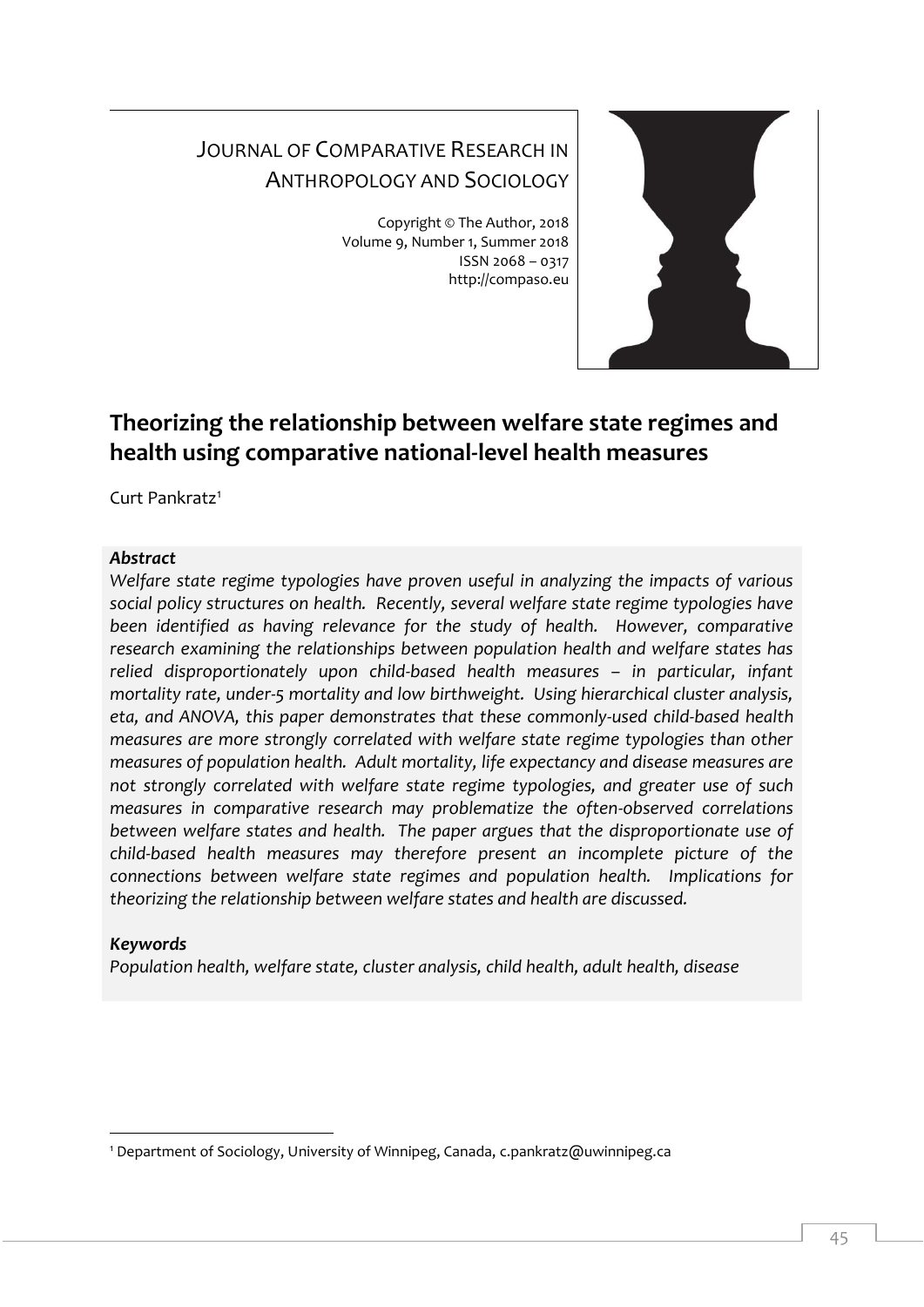Since their conception by Esping-Andersen in 1990, welfare state regime typologies have proven useful as comparative tools for examining the impacts of various policy structures on diverse aspects of social welfare. The study of the relationship between welfare states and population health, however, has tended to focus on a narrow range of summary population health measures – most commonly focusing on measures that are child-based, like infant mortality, under-5 mortality and low birthweight. This raises important questions about the ways in which population health has been conceived, including whether child-based health measures represent the overall health of a national population. This also raises questions about the applicability of welfare state regimes typologies to population health, since health measures like adult mortality and disease prevalence may not reflect different regime types to the extent that child-based measures do. This disproportionate use of child-based health measures is important since the measures used can have critical implications for findings, like the support or refutation of a theory being tested (Brennenstuhl et al., 2012).

Further complicating the relationship between welfare states and health, welfare state regime typologies do not reflect health inequality within populations (Beckfield et al., 2015). Beckfield et al. (2015) point out that even welfare state types with better average population health contain considerable health inequality. To address this, Beckfield et al. lay the groundwork for an institutional theory to explain how welfare states distribute health. According to this approach, states affect the distribution of health by shifting resources between groups and/or people, setting thresholds, and influencing other factors that might affect health and its distribution. Beckfield et al. (2015) also make the distinction between two levels of population health measurement. The "first moment" of the distribution are summary measures of average population health, like national infant mortality rates. The "second moment" are relative measures of health inequality within states, like different infant mortality rates between groups within a country (2015: p. 229).

Importantly, Beckfield et al.'s theory begins from the assumption that there is a strong correlation between the welfare state and the first-moment measures, stating "(s)ince we know that there is a strong correlation between the welfare state and the first moment of the distribution, the pressing question becomes how we should theorize the relationship between the welfare state and the distribution (rather than the onaverage level) of health." (2015, p.229). Their institutional theory, therefore, is designed to address the more ambiguous relationship between welfare states and the secondmoment (health inequality). In this way, the institutional theory draws a line between the first- and second-moment aspects of the relationship between population health and welfare states. However, Beckfield et al.'s (2015) starting assumption, that there is a strong correlation between welfare state types and first-moment summary measures, is predicated on research primarily using child-based health measures.

This paper investigates this issue by employing a wider range of first-moment summary health measures in an examination of the relationship between welfare state regime typologies and health. Findings suggest that first-moment measures such as adult mortality and disease prevalence, which have been used far less frequently in welfare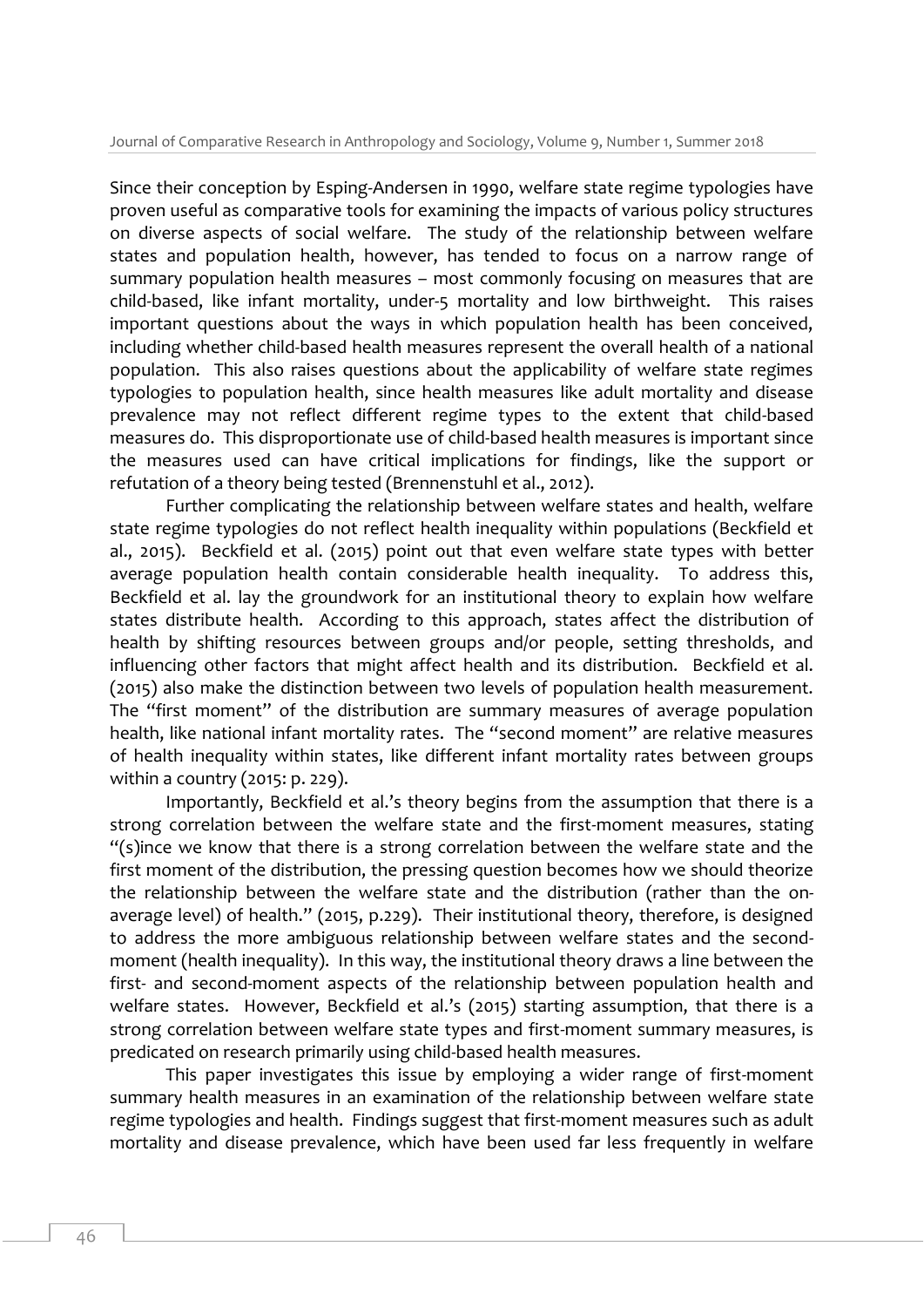state research, do not reflect welfare state regime typologies. Coupled with the ambiguity of the relationship between welfare state regimes and health inequality (second-moment measures), this finding raises questions about the extent of the connection between welfare state regime typologies and population health generally. Beckfield et al.'s (2015) institutional theory may therefore provide a more promising approach from which to study the relationships between welfare states and population health, whether using first- or second-moment measures.

#### **Welfare state regimes typologies and population health**

Although some researchers have questioned the nature and usefulness of welfare state regime typologies and emphasized the need for caution (for example, Kasza, 2002), many authors have recently argued that welfare state regime typologies present reliable and well-tested descriptions of national policy orientations that can be used to help explain health outcomes at the macro level (for examples, see Chung & Muntaner, 2006; 2007; Saint-Arnaud & Bernard, 2003; Navarro et al., 2006; Macinko et al., 2004; Lundberg et al., 2008). Brennenstuhl et al. (2012) argue that international comparisons are becoming more significant for building evidence as governments turn toward addressing social determinants of health, and that regime typologies remain central to such research.

However, such work has been restricted to a relatively narrow range of summary health measures. In an extensive review of existing research on the connections between welfare states and population health, Muntaner et al. (2011) found that most studies have used child-based health measures of population health. They found that among the 73 studies examined, infant and child mortality measures were used the most (in 35 studies) with life expectancy the second-most used measure (24 studies). Muntaner et al (2011) also point out that many studies use more than one outcome measure. Looking specifically at the measures used (rather than the number of studies that use them), Muntaner et al. found that child-based measures (infant mortality, low birth weight, and under-5 mortality rate) made up almost half (47.9%) of all health measures used in the examination of the impacts of welfare states, politics, and globalization on population health. The second most used measure was life expectancy, which made up 32.9% of health measures used. Longstanding illnesses are largely neglected, appearing in only 8 of the reviewed studies and making up just 11% of health measures. No other health outcome measures make up more than 10%. Adult mortality, a comparative measure that is widely available alongside infant mortality measures, was used in only one of the 73 studies reviewed by Muntaner et al. (2011).

Other work has also shown that most summary, on-average health measures used in welfare state research have been child-based. In a comprehensive review, Brennenstuhl et al. (2012) found that research on population health, health inequality and welfare state regimes, particularly those examining contextual explanatory variables such as benefit levels, coverage, and decommondification, relied heavily on child-based health measures. Brennenstuhl et al.'s review also found that summary measures of adult health and disease, like adult mortality, Potential Years of Life Lost and incidence of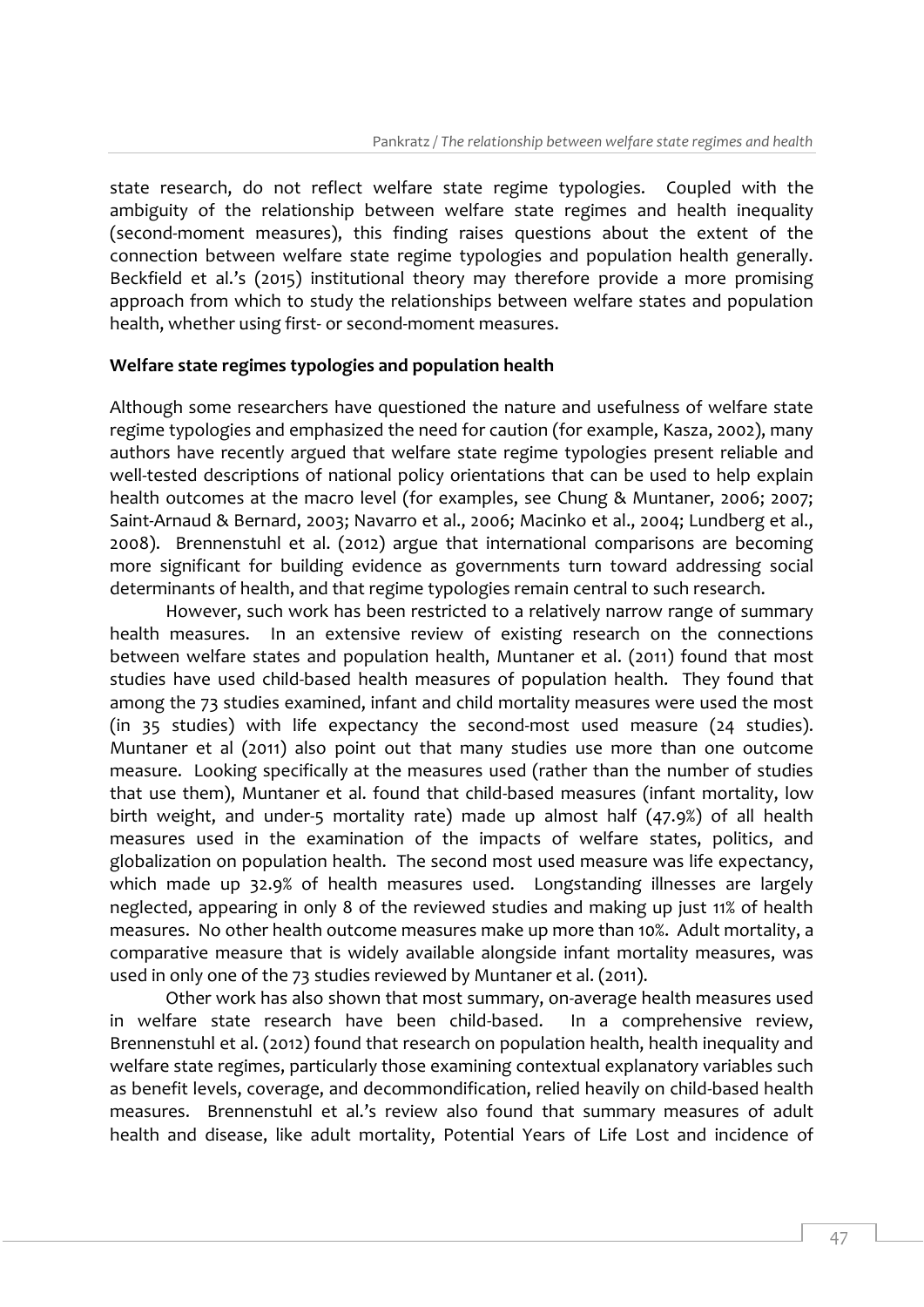disease are used much less often, a finding that reflects that of Muntaner et al. (2011). The reliance on child-based health measures extends to the evaluation of the relationship between non-governmental organizations (NGOs) and health (see, for example, Shandra et al., 2010, who used infant mortality rate).

It is critical to point out that child-based health measures are not necessarily measures of child health. For example, infant mortality rate is an indicator of things like child health, maternal health, fertility rates, availability of proper health care, nutrition and many other factors. The same is the case for under-5 mortality and low birthweight. Several studies have argued that child-based health measures are more sensitive to political and welfare state factors and require only a short lag time (see Chung & Muntaner, 2006). However, it cannot be assumed that child-based measures cover all aspects of population health and that other kinds of first-moment health measures will reflect welfare state regime typologies.

## **Welfare state regimes typologies Included in the analysis**

Esping-Andersen (1990) identified three "typical" clusters of welfare states in his analysis of sickness, unemployment, and pension benefits. It is crucial to emphasize that these welfare state regime types are *ideal* types, and that no existing welfare state perfectly embodies any one of them. National welfare states have been classified based on the ideal characteristics they most closely resemble. *Liberal* welfare states are dominated by the logic of the market. Benefits that do exist are modest, often means-tested and stigmatizing. *Conservative/Corporatist* welfare states grant access to social supports is based on social security contributions, which are typically paid through employment. These welfare states emphasize distinctions between occupational areas, and support gender role distinctions (Korpi, 2000). *Social Democratic* states can ideologically be conceived to be opposites of liberal regimes, in that they emphasise public responsibility for welfare and universal access to services and support. A main objective of policy is to ensure that individuals have access to support independently of market forces.

Subsequent work has sought to identify new regimes and include a wider range of welfare state areas and measures (Danforth, 2014). A wide range of welfare state regime typologies have been established, and some of them have survived the "test of time" (Bambra, 2007). Bambra (2007) reviewed 12 welfare state regime typologies that seek to capture the income maintenance aspects of welfare state policies to determine which typologies are currently the most useful (and which should therefore receive greater attention in the literature). Bambra tests each of the typologies for their ability to predict social expenditure (as % of GDP) as well as employer and employee contributions to social security (in other words, how social expenditure is financed). Bambra (2007) concludes that the most useful welfare state configurations are Leibfried (1992), Castles and Mitchell (1993), Kangas (1994), Ferrera (1996), Bonoli (1997), and Obinger and Wagschal (1998). Therefore, those six typologies are included in this analysis.

In another review, Brennenstuhl et al. (2012) found that three regime typologies have dominated the measurement of welfare state regime typologies in recent research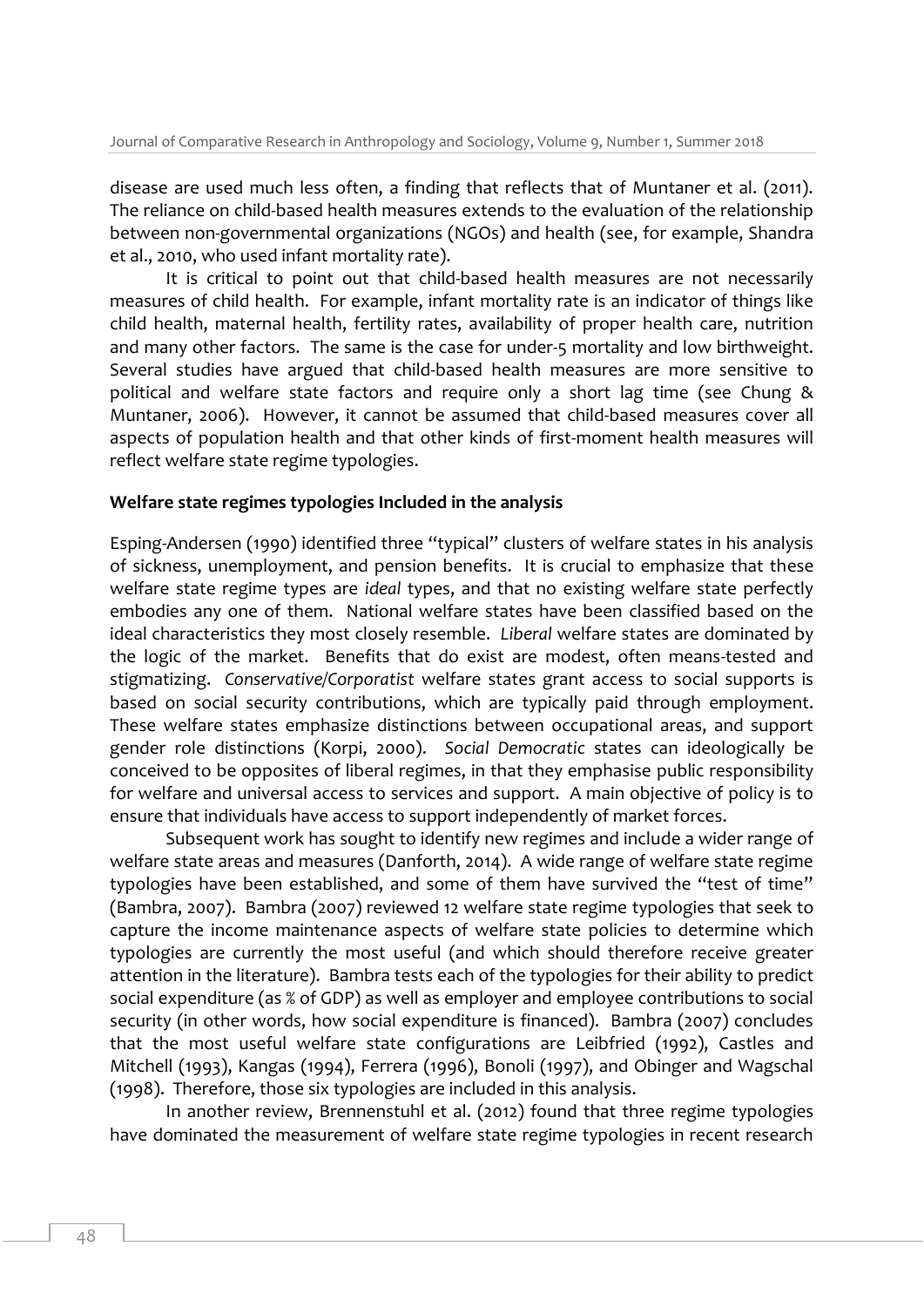(although many of the applications used modified versions). One of the three, Ferrera (1996), was also identified by Bambra (2007), further confirming its importance for this analysis. The other two identified by Brennenstuhl et al. are Esping-Andersen (1990), and Huber and Stevens (2001) Because Esping-Andersen's typology is based on two separate dimensions (decommodification and stratification), in some cases the classification of welfare states is debatable. For example, Belgium exhibited high levels of decommodification (a social democratic characteristic) but also high levels of stratification (which would suggest a conservative welfare state). Ireland is another example of a difficult-to-classify state, being liberal with regard to decommodification and conservative in terms of stratification (for a good review of this issue, see Ebbinghaus 2012). Brennenstuhl et al.'s (2012) configuration of Esping-Andersen's typology is used here since that is the configuration they used when identifying it as a critical welfare state typology. The third dominant regime typology identified by Brennenstuhl et al. (2012) is that of Huber and Stephens (2001).

The welfare state regime typologies chosen for this analysis are those that the above reviews have found to be the most relevant moving forward. In this sense, this analysis responds to these calls from Bambra and Brennenstuhl et al. More specific to the objectives of this paper, however, is the extent to which the typologies used here are relevant to population health in the current context. Bambra (2007) and Brennenstuhl et al (2012) have identified the most relevant welfare state typologies generally, and the analysis performed in this paper will help to determine the extent to which those typologies are currently relevant for the study of health in particular. By setting the agenda for future welfare state research these reviews also impact future population health research by influencing the kinds of typologies that are available to those who study population health. Since these typologies have been found to be relevant for the comparison of welfare states going forward, an analysis of their applicability to population health is needed.

Further, each of the typologies included here is based on the examination of measures that are of current concern to population health (for example, poverty, inequality, unemployment, market influence, worker unionization, political orientation, and various institutional characteristics). These remain central to the study of the determinants of population health, and comparisons of health characteristics across regime types promise to provide important insight into how those welfare state characteristics impact health. Although the typologies were initially identified during the 1990s and early 2000s, it is nevertheless possible that they are correlated with population health today. If an older typology correlates with current health outcomes, its underpinning measures may represent aspects of welfare state policies that have enduring connections to health.

In short, the growing application of welfare state regimes to population health underuses a wide range of health measures and may also be overlooking typologies that could produce valuable insight because of it. This analysis will help determine whether such typologies, which have been identified as generally relevant, are currently helpful to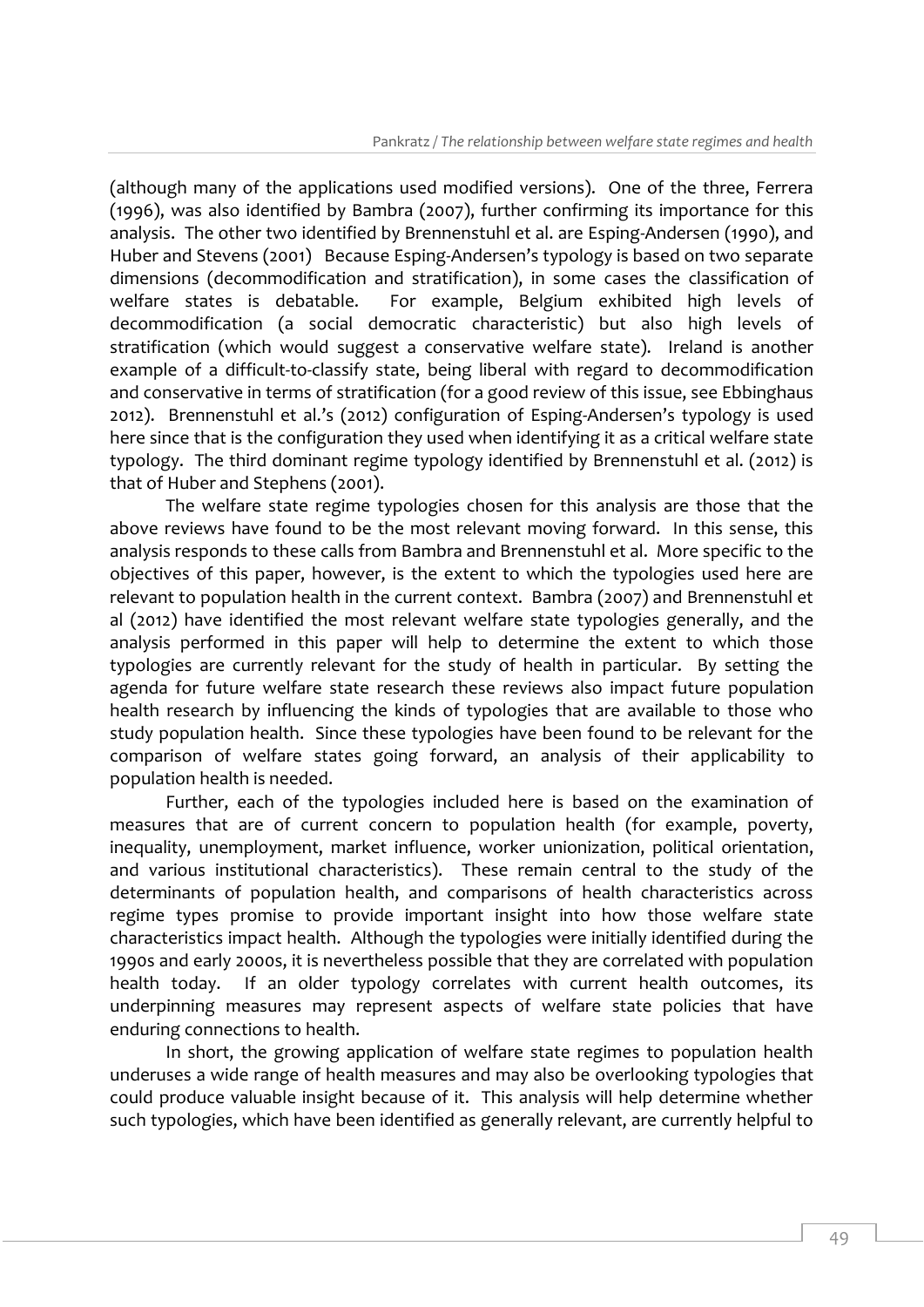Journal of Comparative Research in Anthropology and Sociology, Volume 9, Number 1, Summer 2018

the study of population health in particular. Table 1 shows each of the typologies used in this analysis.

|                          |                        | Table 1: Typologies in the analysis (part I) |                   |  |  |  |
|--------------------------|------------------------|----------------------------------------------|-------------------|--|--|--|
| Leibfried (1992)         |                        |                                              |                   |  |  |  |
| <b>Bismarck</b>          | Anglo-Saxon            | Scandinavian                                 | <b>Latin Rim</b>  |  |  |  |
| Austria                  | Australia              | Denmark                                      | Spain             |  |  |  |
| Germany                  | New Zealand            | Finland                                      | Portugal          |  |  |  |
|                          | UK                     | Norway                                       | Italy             |  |  |  |
|                          | US                     | Sweden                                       | Greece            |  |  |  |
|                          |                        |                                              | France            |  |  |  |
|                          |                        | Castles and Mitchell (1993)                  |                   |  |  |  |
| Non-Right                | <b>Liberal</b>         | Conservative                                 | Radical           |  |  |  |
| Hegemony                 |                        |                                              |                   |  |  |  |
| Belgium                  | Ireland                | Germany                                      | Australia         |  |  |  |
| Denmark                  | Switzerland            | Italy                                        | New Zealand       |  |  |  |
| Norway                   | <b>United States</b>   | Netherlands                                  | United Kingdom    |  |  |  |
| Sweden                   | Japan                  |                                              |                   |  |  |  |
|                          |                        | <b>Kangas</b> (1994)                         |                   |  |  |  |
| <b>Social Democratic</b> | Liberal                | Conservative                                 | Radical           |  |  |  |
| Denmark                  | Canada                 | Austria                                      | Australia         |  |  |  |
| Finland                  | <b>United States</b>   | Germany                                      | Ireland           |  |  |  |
| Norway                   |                        | Italy                                        | New Zealand       |  |  |  |
| Sweden                   |                        | Netherlands                                  | United Kingdom    |  |  |  |
|                          |                        | Japan                                        |                   |  |  |  |
|                          |                        | Ferrera (1996)                               |                   |  |  |  |
| Scandinavian             | Anglo-Saxon            | <b>Bismarck</b>                              | Southern          |  |  |  |
| Denmark                  | Ireland                | Austria                                      | Greece            |  |  |  |
| Finland                  | UK                     | Belgium                                      | Italy             |  |  |  |
| Norway                   |                        | France                                       | Portugal          |  |  |  |
| Sweden                   |                        | Germany                                      | Spain             |  |  |  |
|                          |                        | Netherlands                                  |                   |  |  |  |
|                          |                        | Switzerland                                  |                   |  |  |  |
|                          |                        | <b>Bonoli</b> (1997)                         |                   |  |  |  |
| <b>Nordic</b>            | Continental            | <b>British</b>                               | Southern          |  |  |  |
|                          |                        | Ireland                                      | Greece            |  |  |  |
| Denmark                  | Belgium                |                                              |                   |  |  |  |
| Finland                  | France                 | UK                                           | Italy             |  |  |  |
| Norway                   |                        |                                              |                   |  |  |  |
| Sweden                   | Germany<br>Netherlands |                                              | Portugal<br>Spain |  |  |  |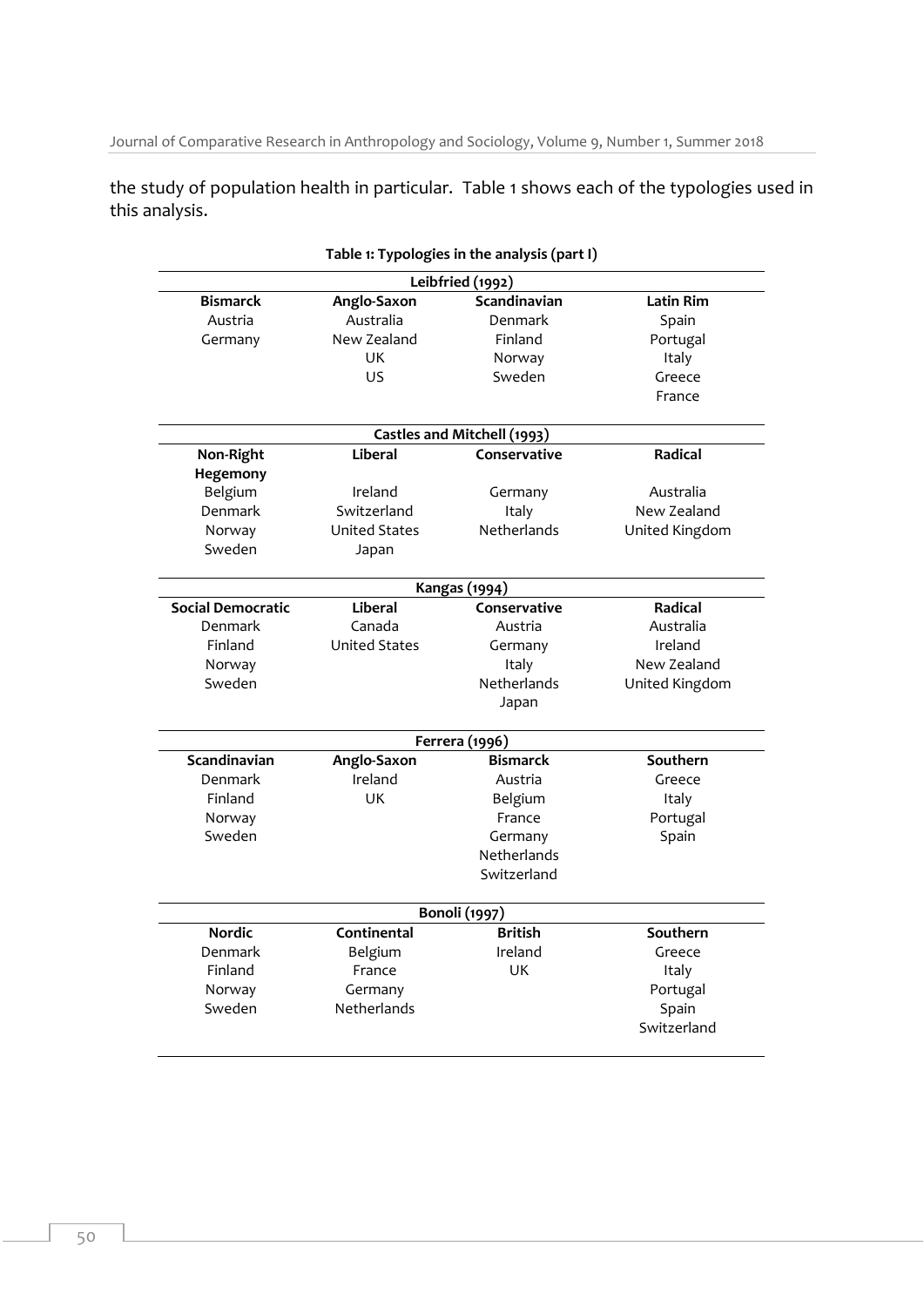Pankratz */ The relationship between welfare state regimes and health*

|                          |                        | Table 1: Typologies in the analysis (part II) |             |                    |
|--------------------------|------------------------|-----------------------------------------------|-------------|--------------------|
|                          |                        | Obinger and Wagschal (1998)                   |             |                    |
| <b>Social</b>            | Conservative           | Liberal                                       | European    | <b>Radical</b>     |
| <b>Democratic</b>        |                        |                                               |             |                    |
| Denmark                  | Austria                | Canada                                        | Belgium     | Australia          |
| Norway                   | France                 | Switzerland                                   | Finland     | New Zeeland        |
| Sweden                   | Italy                  | <b>United States</b>                          | Germany     |                    |
|                          |                        | Japan                                         | Ireland     |                    |
|                          |                        |                                               | Netherlands |                    |
|                          |                        |                                               | UK          |                    |
|                          |                        |                                               |             |                    |
|                          | Esping-Andersen (1990) |                                               |             |                    |
| <b>Social Democratic</b> | Conservative           |                                               | Liberal     |                    |
| Austria                  | Finland                |                                               | Australia   |                    |
| Belgium                  | France                 |                                               | Canada      |                    |
| Netherlands              | Germany                |                                               | Ireland     |                    |
| Denmark                  | Japan                  |                                               | New Zealand |                    |
| Norway                   | Italy                  |                                               | <b>UK</b>   |                    |
| Sweden                   | Switzerland            |                                               | US          |                    |
|                          |                        | Huber and Stephens (2001)                     |             |                    |
| <b>Social Democratic</b> | Christian              |                                               | Liberal     | <b>Wage-Earner</b> |
| Sweden                   | Austria                |                                               | Canada      | Australia          |
| Norway                   | Belgium                |                                               | Ireland     | New Zealand        |
| Denmark                  | Netherlands            |                                               | <b>UK</b>   |                    |
| Finland                  | Germany                |                                               | US          |                    |
|                          | France                 |                                               |             |                    |
|                          | Italy                  |                                               |             |                    |
|                          | Switzerland            |                                               |             |                    |

# **Countries included in the analysis**

This analysis includes the 21 countries that are represented in at least one of the eight regime typologies. This ensures that each typology is fully represented.

# **First-moment measures of population health**

The population health measures used in this analysis include the child-based health measures that have, according to the reviews by Brennenstuhl et al. (2012) and Muntaner et al. (2011), been used most often in population health and welfare state regime analysis. The other measures used in this analysis include measures of adult mortality (Life Expectancy at Birth and Adult Mortality, which is the probability of dying between the ages of 15 and 60) and disease (AIDS and Tuberculosis incidence and Potential Years of Life Lost to diabetes and communicable disease). Table 2 shows each measure and the concepts into which they are divided.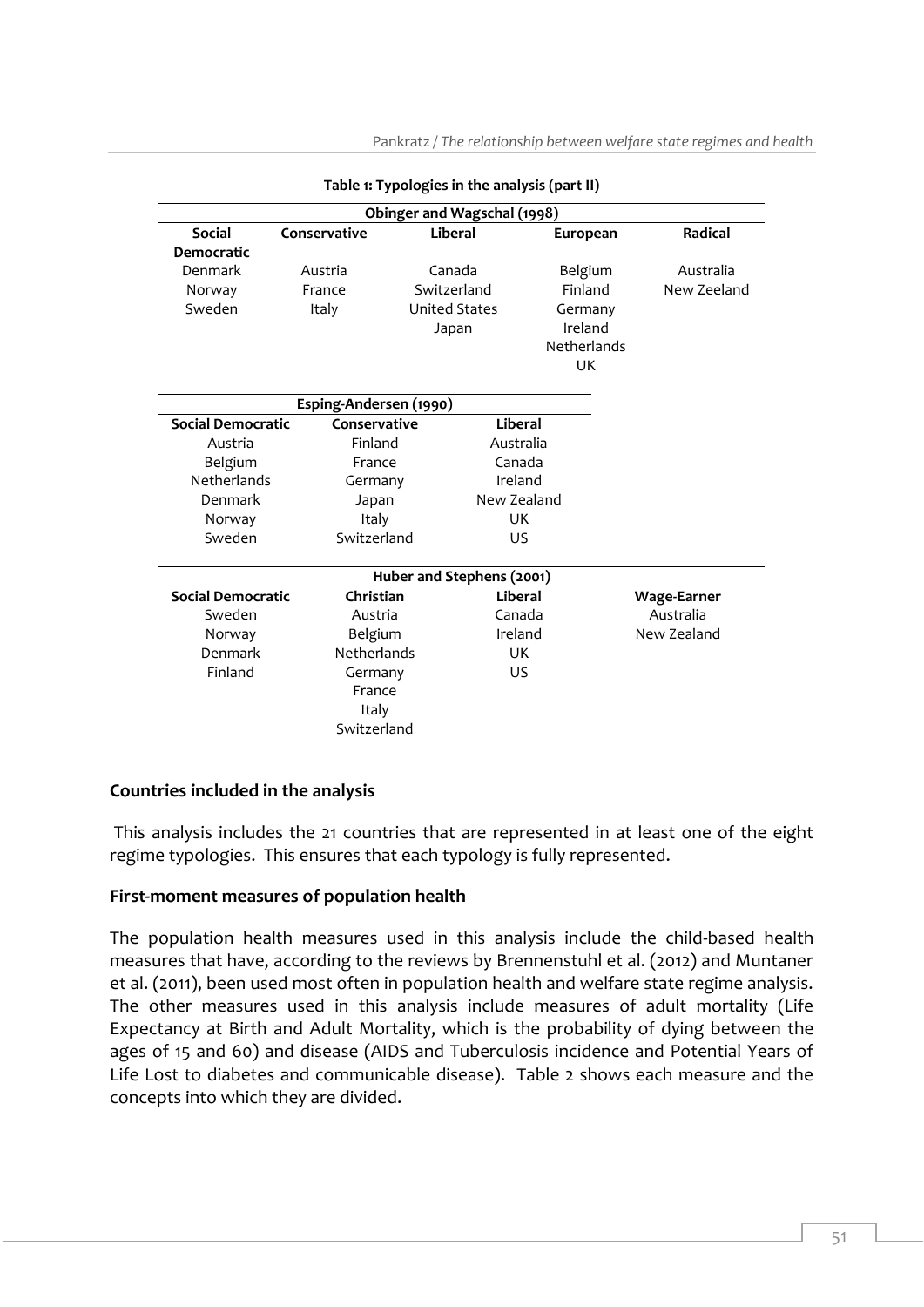Journal of Comparative Research in Anthropology and Sociology, Volume 9, Number 1, Summer 2018

| rapic 2.1 opaiation nearen concepts                               |                               |  |  |  |  |
|-------------------------------------------------------------------|-------------------------------|--|--|--|--|
| Measure                                                           | Concept                       |  |  |  |  |
|                                                                   | measured                      |  |  |  |  |
| Under-5 Mortality Rate (per 1,000 live births)                    | Child-Based                   |  |  |  |  |
| Infant Mortality Rate (per 1,000 live births)                     | Measures                      |  |  |  |  |
| Low Birth Weight Rate (% of total live births)                    |                               |  |  |  |  |
| Life Expectancy at Birth (years)                                  | Adult-Based                   |  |  |  |  |
| Adult Mortality Rate (probability of dying between age 15 and 60) | Measures                      |  |  |  |  |
| AIDS incidence (per 100,000 population per year)                  |                               |  |  |  |  |
| Tuberculosis incidence (per 100,000 population per year)          | Chronic and                   |  |  |  |  |
| PYLL to communicable diseases (per 100,000 population aged 0-69)  | Infectious<br><b>Diseases</b> |  |  |  |  |
| PYLL to diabetes (per 100,000 population aged 0-69)               |                               |  |  |  |  |

#### **Table 2: Population health concepts**

**Table 3: Population health measures for each country**

| Country     | <b>IMR</b> | $U-5$<br>ΜR | LW<br><b>BRTH</b> | Life Exp | Adult<br>Mort. | <b>PYLL</b><br>Diabetes | PYLL<br>Disease | <b>AIDS</b> | TUB  |
|-------------|------------|-------------|-------------------|----------|----------------|-------------------------|-----------------|-------------|------|
| Australia   | 3.6        | 4.0         | 6.3               | 82.2     | 6.9            | 40                      | 54.4            | 0.3         | 6.0  |
| Austria     | 3.1        | 4.0         | 6.9               | 81.2     | 12.4           | 40                      | 48.9            | 0.4         | 8.0  |
| Belgium     | 3.5        | 4.0         | 6.8               | 80.7     | 11.2           | 22                      | 63.6            | 0.8         | 9.0  |
| Canada      | 4.8        | 5.0         | 6.1               | 81.5     | 42.2           | 55                      | 65.5            | 0.8         | 5.0  |
| Denmark     | 3.5        | 4.0         | 7.0               | 80.4     | 26.5           | 61                      | 41.2            | 0.7         | 7.0  |
| Finland     | 1.8        | 2.0         | 4.1               | 81.1     | 8.0            | 42                      | 29.0            | 0.4         | 6.0  |
| France      | 3.6        | 4.0         | 6.5               | 82.3     | 26.6           | 29                      | 62.3            | 1.2         | 9.0  |
| Germany     | 3.3        | 4.0         | 6.9               | 80.9     | 24.1           | 39                      | 56.5            | 0.5         | 6.0  |
| Greece      | 3.7        | 5.0         | 9.8               | 81.4     | 15.7           | 21                      | 28.9            | 1.1         | 5.0  |
| Ireland     | 3.5        | 4.0         | 5.2               | 81.1     | 5.6            | 21                      | 44.1            | 0.8         | 7.0  |
| Italy       | 2.9        | 4.0         | 7.2               | 82.8     | 13.9           | 37                      | 69.4            | 1.8         | 6.0  |
| Japan       | 2.1        | 3.0         | 9.6               | 83.4     | 11.4           | 21                      | 33.8            | 0.4         | 18.0 |
| Netherlands | 3.8        | 4.0         | 6.4               | 81.4     | 6.6            | 32                      | 38.9            | 1.5         | 6.0  |
| New Zealand | 5.2        | 6.0         | 5.9               | 81.4     | 15.8           | 68                      | 54.1            | 0.5         | 7.0  |
| Norway      | 2.4        | 3.0         | 4.6               | 81.8     | 10.0           | 33                      | 35.2            | 0.5         | 8.0  |
| Portugal    | 2.9        | 4.0         | 8.4               | 80.8     | 6.7            | 46                      | 175.9           | 5.0         | 25.0 |
| Spain       | 2.7        | 4.0         | 7.8               | 83.2     | 12.9           | 19                      | 85.2            | 2.0         | 12.0 |
| Sweden      | 2.7        | 3.0         | 4.4               | 82.0     | 5.3            | 34                      | 34.8            | 0.7         | 8.0  |
| Switzerland | 3.9        | 4.0         | 6.4               | 82.9     | 9.5            | 20                      | 39.0            | 1.1         | 6.0  |
| U.K.        | 3.8        | 4.0         | 7.0               | 81.1     | 27.9           | 26                      | 53.7            | 0.7         | 12.0 |
| U.S.        | 6.0        | 7.0         | 8.1               | 78.8     | 11.3           | 104                     | 168.8           | 8.9         | 3.0  |

**Sources**: Infant Mortality, Low Birth Weight, Life Expectancy at Birth, AIDS Incidence, PYLL Diabetes and PYLL Communicable Diseases: OECD Statistics Database. Under- 5 Mortality, Tuberculosis Incidence: World Bank. Adult Mortality: World Health Organization Health Statistics Database.

The four measures of chronic/infectious diseases attempt to assess the extent to which welfare state policies influence healthy behaviour and support those with ongoing illness. Specifically, incidence of tuberculosis reflects how living conditions impact health, given that the disease is associated with poor living conditions. AIDS incidence is also connected to conditions of living, as it relates to factors such as intravenous drug use. The Potential Years of Life Lost measures are based on the idea that better social support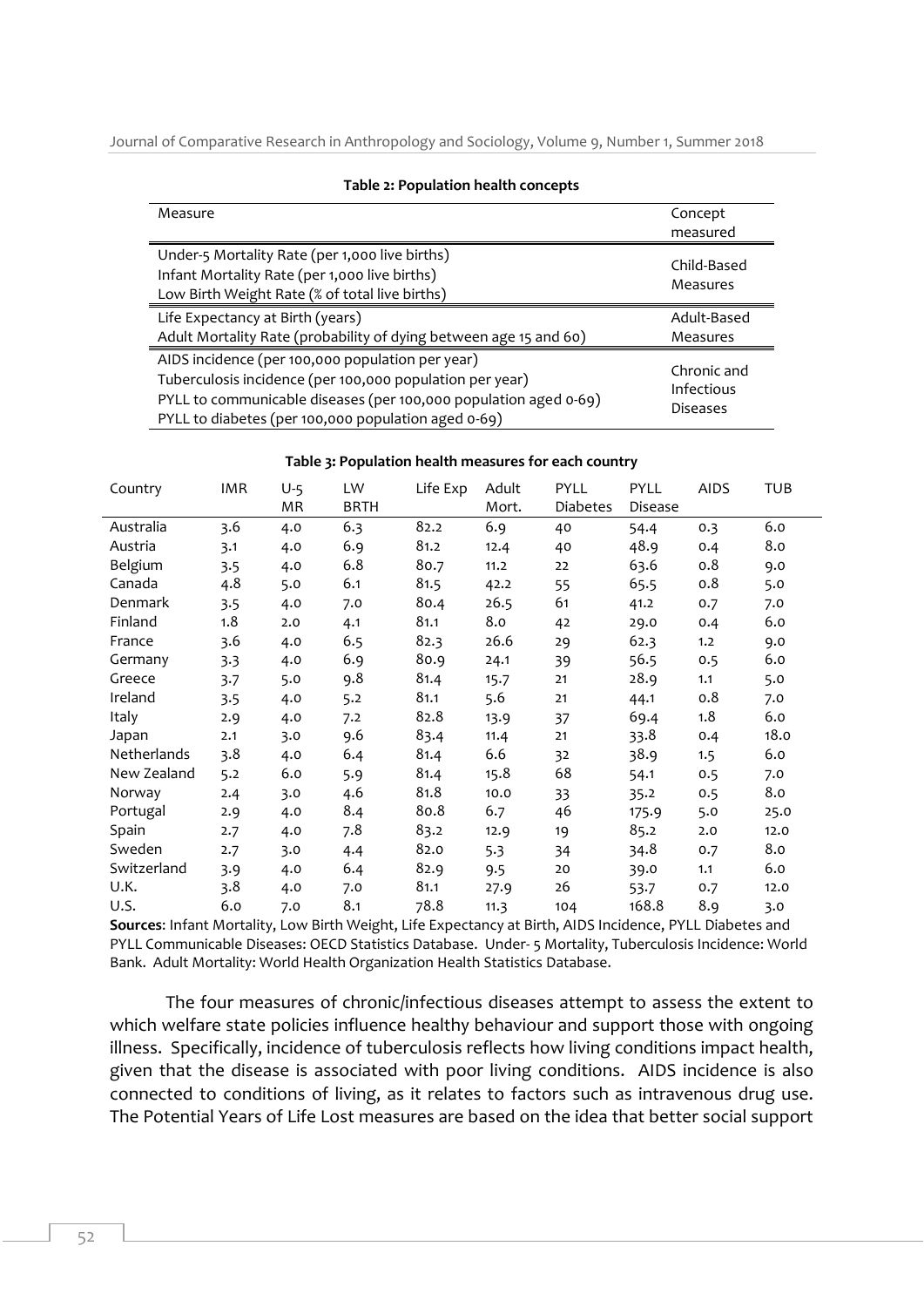is likely to extend the lives of those with the illnesses. Table 3 shows the scores for each measure for each of the 21 countries.

#### **Data analysis**

There are two aspects to this analysis. The first uses hierarchical cluster analysis. Four dendrograms are generated using all 21 countries. The first includes all nine measures together to cluster countries based on a wider range of health outcomes. The next three dendrograms each use the measures from one concept, creating one for child-based health, one for adult-based health and one dendrogram for chronic and infectious disease-based measures. The dendrograms allow for a general assessment of the extent to which emerging clusters reflect each of the welfare state typologies.

Because there are only 21 cases in the cluster analyses, the number of variables entered into each analysis must be less than four (Dolnicar, 2002). Therefore, for the first cluster dendrogram, which must account for all nine of the health measures, the cluster analysis was done using three compounded measures – one for child-based health, one for adult-based health, and one for chronic and infectious diseases (see table 2). Each of these three variables was created by averaging the scores for each of the specific measures within that concept. For example, the child-based health variable was obtained by combining the average scores for infant mortality, under-5 mortality and low birth weight rates. Values were standardized to ensure that each of the individual measures held equal weight.

The second aspect of the analysis uses  $eta<sup>2</sup>$  correlations to specify the correlation between each typology and the measures in the dendrogram. Eta<sup>2</sup> calculates the extent to which knowing a country's regime type improves the ability to predict each health measure. For example, the reduction in prediction error is calculated by comparing the accuracy of predicting a country's infant mortality rate (IMR) using the average IMR across all 21 countries to the accuracy of using the average IMR within that country's own cluster. In this way, the eta<sup>2</sup> correlation shows the extent to which knowing a country's regime type helps predict each of the health measures. At its core, eta<sup>2</sup> is a nonparametric correlation measure suitable to correlations between interval level variables (the health measures) and nominal variables (regime type). Because it is based on theoretical distinctions between regime classifications, the eta<sup>2</sup> correlation provides a good supplement to the hierarchical clustering, which inductively determines how states cluster regardless of theoretical assumptions. The correlation therefore expresses how "useful" a typology is for predicting the health variables. It is important to note that eta<sup>2</sup> correlations are calculated for each typology using only the countries that are included in that typology, while the cluster analyses include all 21 countries. For this reason, the eta<sup>2</sup> correlations are stronger than what is indicated in the clustering, particularly for typologies where the inclusion of additional countries "waters down" the within-regime similarities.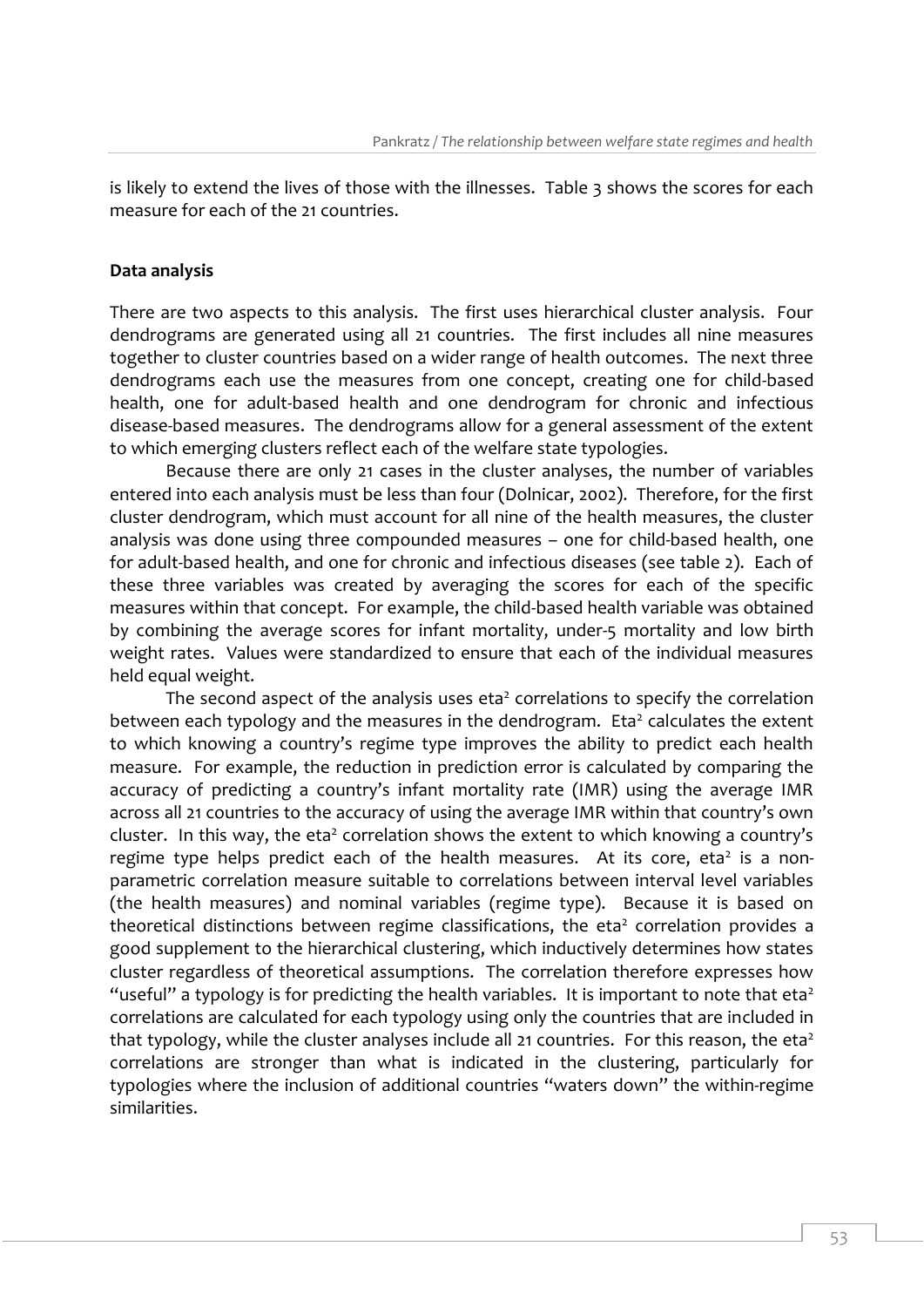Eta<sup>2</sup> will be calculated for each of the typologies for overall population health (all measures combined), each of the three concepts, as well as each health measure separately. Statistical significance for correlations was calculated using Analysis of Variance (ANOVA).

### *Cluster analysis 1: All population health measures*

Figure 1 shows the cluster analysis dendrogram emerging from the inclusion of all nine health measures (grouped into the three concepts as described above). To examine the extent to which the emerging clusters reflect each typology, eta<sup>2</sup> correlations are given in table 4.



#### **Figure 1: Cluster analysis dendrogram: All population health measures**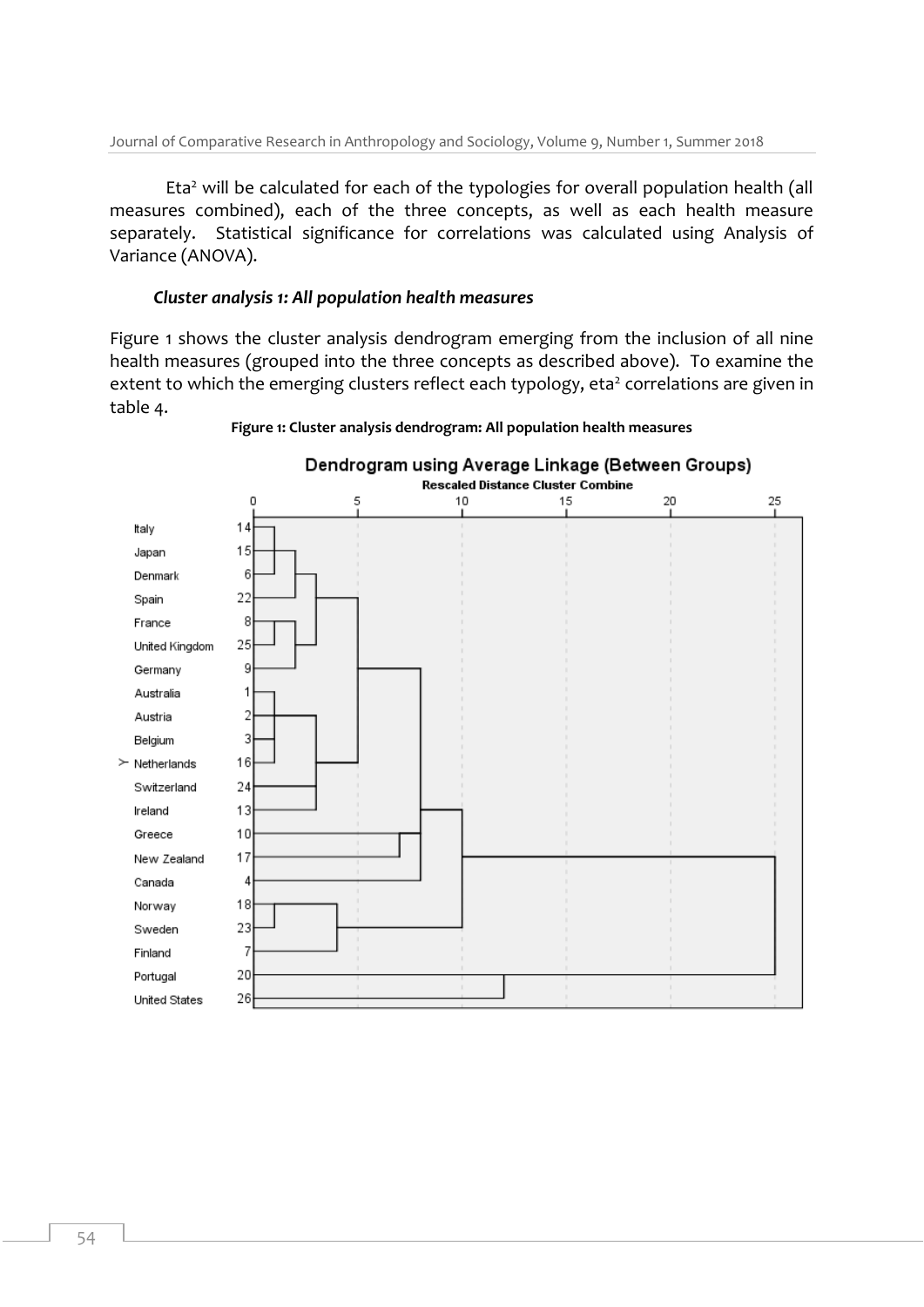| Typology                    | Fta <sup>2</sup> |
|-----------------------------|------------------|
| Liebfried (1992)            | .427             |
| Castles and Mitchell (1993) | .171             |
| Kangas (1994)               | $.675*$          |
| Ferrera (1996)              | $.467*$          |
| Bonoli (1997)               | .394             |
| Obinger and Wagschal (1998) | .363             |
| Huber and Stephens (2001)   | .370             |
| Esping-Andersen (1990)      | .256             |
| * Significant F < .05       |                  |

**Table 4: Eta Correlations for Population Health**

The clusters emerging in Figure 1 show some evidence of common clustering. For example, Norway, Sweden and Finland, which are commonly grouped together in the typologies, cluster closely. Germany and France are combined early, as are Austria, Belgium and Netherlands, which are often classified together. Table 4 shows that the typology that best improves prediction accuracy for the combined population health measures is that of Kangas (1994) (eta<sup>2</sup>=.675, meaning a 67.5% reduction in prediction error). Looking at Figure 1, however, it appears that clusters emerging when all 21 countries are included (rather than just the 15 in the typology) illustrate a much weaker correlation. Kangas' regimes are scarcely visible, with the minor exception of the clustering of Norway, Sweden and Finland, all of which are within Kangas' Social Democratic regime. Therefore, Kangas' analysis could be taken to suggest a significant correlation between welfare states and population health and yet the connection does not stand up when other countries are included. Results are similar for each typology: the apparent correlation between each typology and population health weakens (or disappears) when all 21 countries are included in cluster analysis. This suggests that findings of typological research may be largely restricted to the set of countries that are included in each typology.

The second finding of this part of the analysis is that, according to Table 4, many of the typologies seem to have a considerable correlation with population health when there are no additional countries in the analysis (which, as noted earlier, is the case for the eta<sup>2</sup> calculations). The exception here is Castles and Mitchell (1993), which only reduces prediction error by 17.1%. Those clusters are also scarcely visible in Figure 1. Only two typologies – Kangas (1994) and Ferrera (1996) – are significantly correlated with population health as measured here.

Notwithstanding the seeming weakness of the typologies when other countries are added to the clustering analysis, the key question is whether the apparent correlations in Table 4 represent a correlation between the typologies and all of the health measures, or whether the correlations are being driven disproportionately by the child-based, adult-based, or disease-based health measures.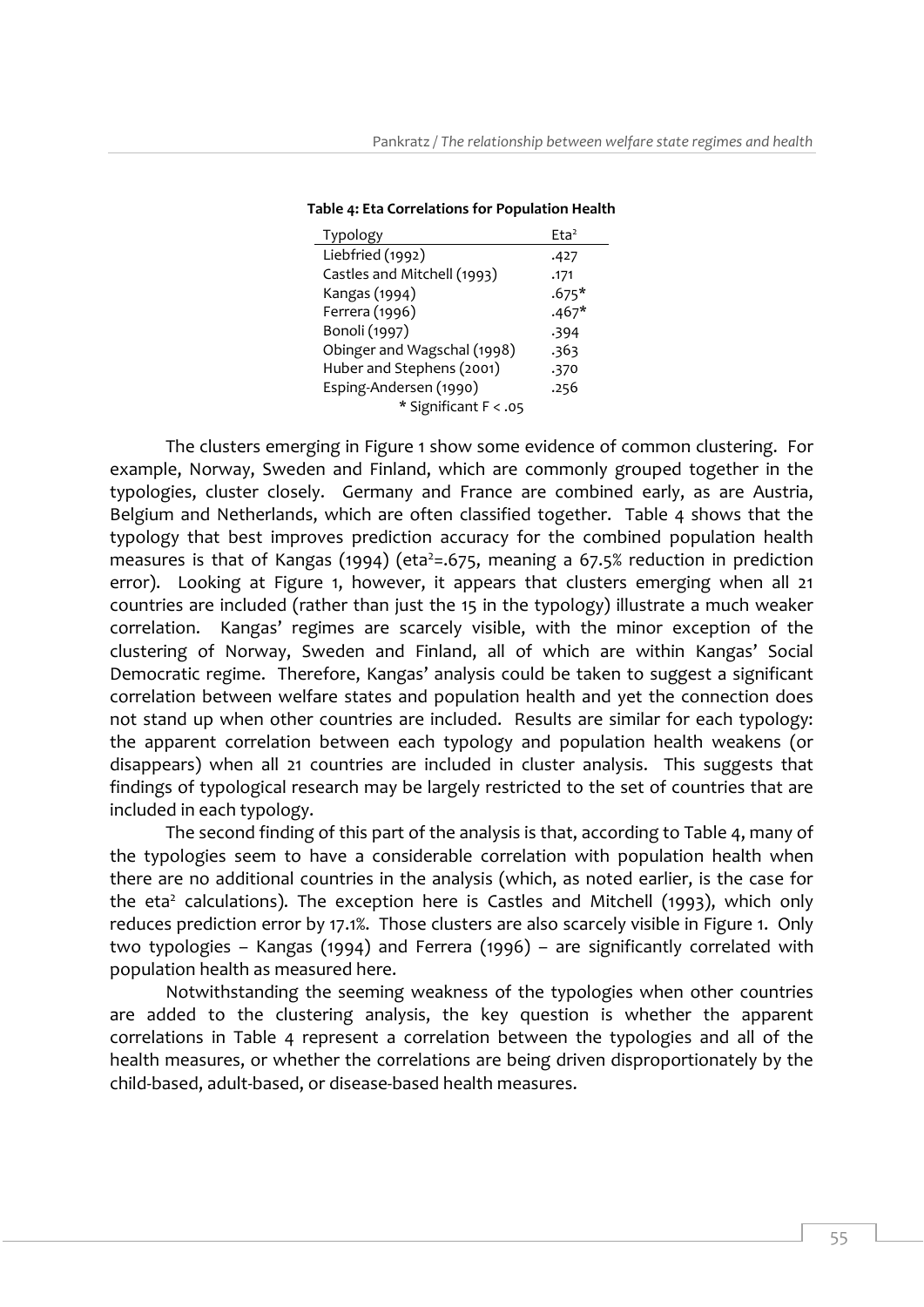#### *Cluster analysis 2: Child-based health measures*

Figure 2 shows the cluster dendrogram including only the three child-based health measures. Here we see more evidence of the basis for each typology. Some of the countries that are commonly grouped together tend to cluster.





Canada, United States and New Zealand, which tend to be categorized together among the typologies, remain together separately from any of the other countries. The same is true for Norway, Finland and Sweden. Furthermore, the countries often grouped together as the "Latin Rim" or "Southern" regime tend to be close, particularly Italy, Spain and Portugal. Finally, many of the countries that have been categorized as "Conservative", "Bismarck", "European" or "Continental" cluster relatively closely with one another.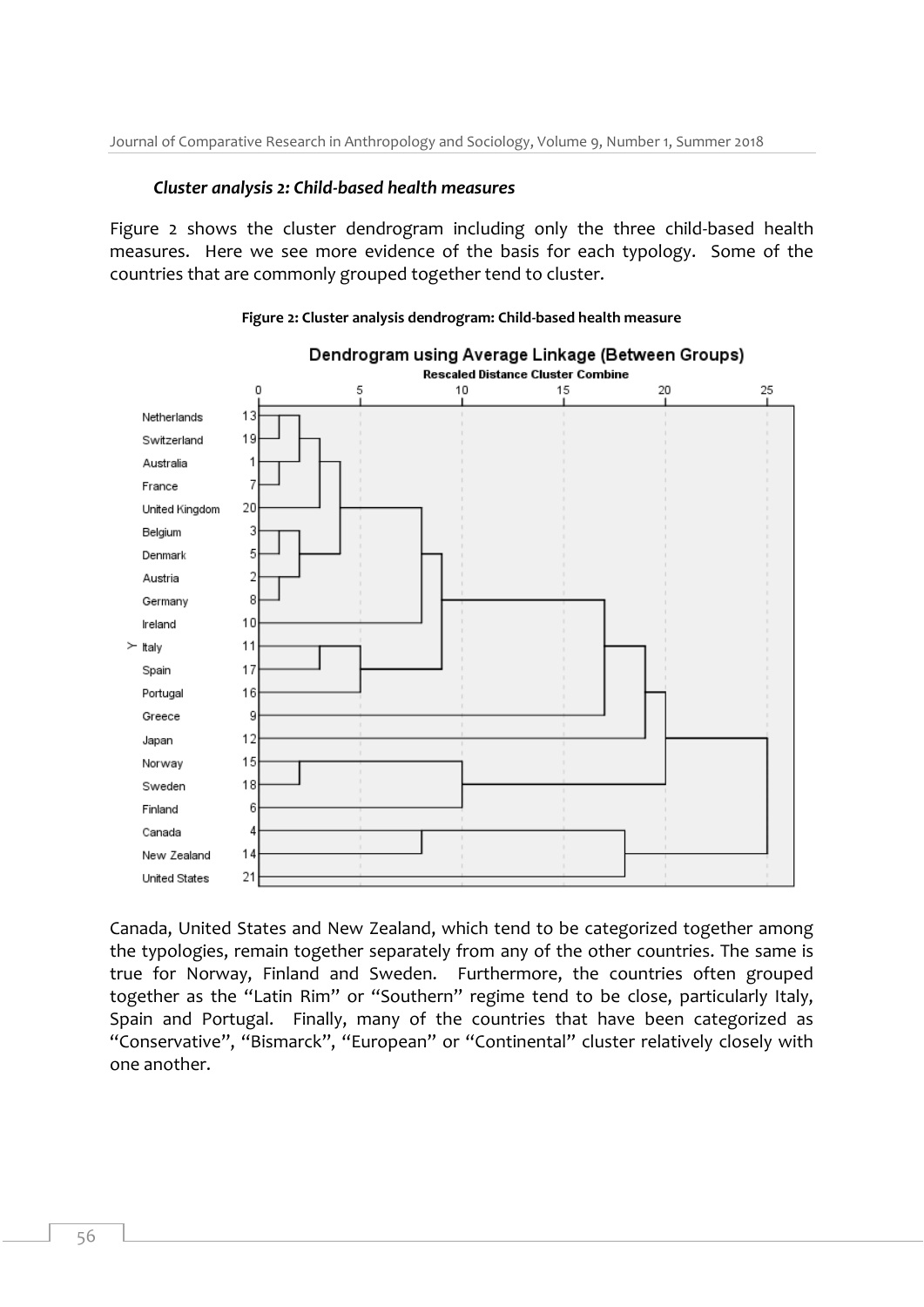# *Cluster analysis 3: Adult-based health measures*

Figure 3 shows the cluster dendrogram for the two adult-based health measures. The results of this cluster analyses bring into question the assumption that findings based on the analysis of child-based health measures can be generalized to make conclusions regarding welfare state regimes and population health overall. This cluster analysis included only the two adult-based measures (life expectancy at birth and adult mortality). Looking at the dendrogram (figure 3), none of the regime typologies are easily identifiable.



#### **Figure 3: Cluster analysis dendrogram: Adult-based health measures**

### *Cluster analysis 4: Chronic and infectious disease measures*

The cluster analysis using only the four measures of chronic and infectious disease is shown in Figure 4. It can be seen again that emerging clusters do not resemble any of the typologies clearly. Australia and New Zealand, often grouped together, are distant from one another, as are the common Latin Rim (or Southern) countries. Common marketoriented states (U.S., Canada, New Zealand, Australia, and U.K.) are also widely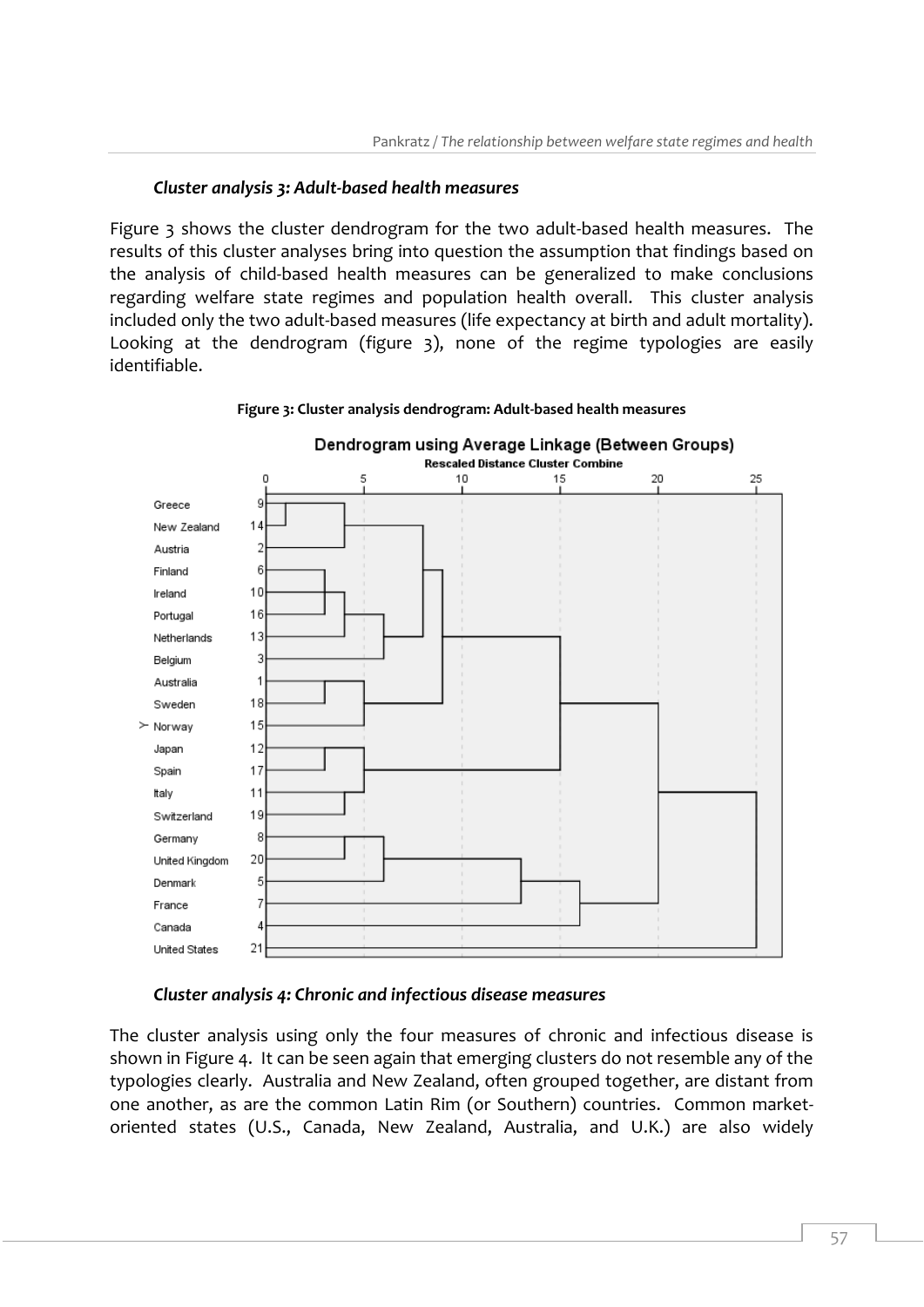distributed across the clusters (except for Canada and New Zealand, which cluster together).



**Figure 4: Cluster analysis dendrogram: Chronic and infectious disease-based measures**

Taken together, the above cluster dendrograms raise questions about whether welfare state typology groupings remain distinct from one another when additional countries are studied. At least in the case of predicting population health measures, this does not seem to be the case. It is important to note, however, that regime typologies may maintain their distinctions if only the original defining measures (rather than population health measures) are used. Nevertheless, this is an important question in the study of the relationship between welfare states and population health. Importantly, regime typologies are most evident in the clusters that emerge when using child-based health measures (figure 2). It seems that child-based health measures have a uniquely strong correlation with welfare state typologies. This suggests that the disproportionate use of child-based measures in welfare state regimes research may have led to overestimated correlations between population health and welfare state structure.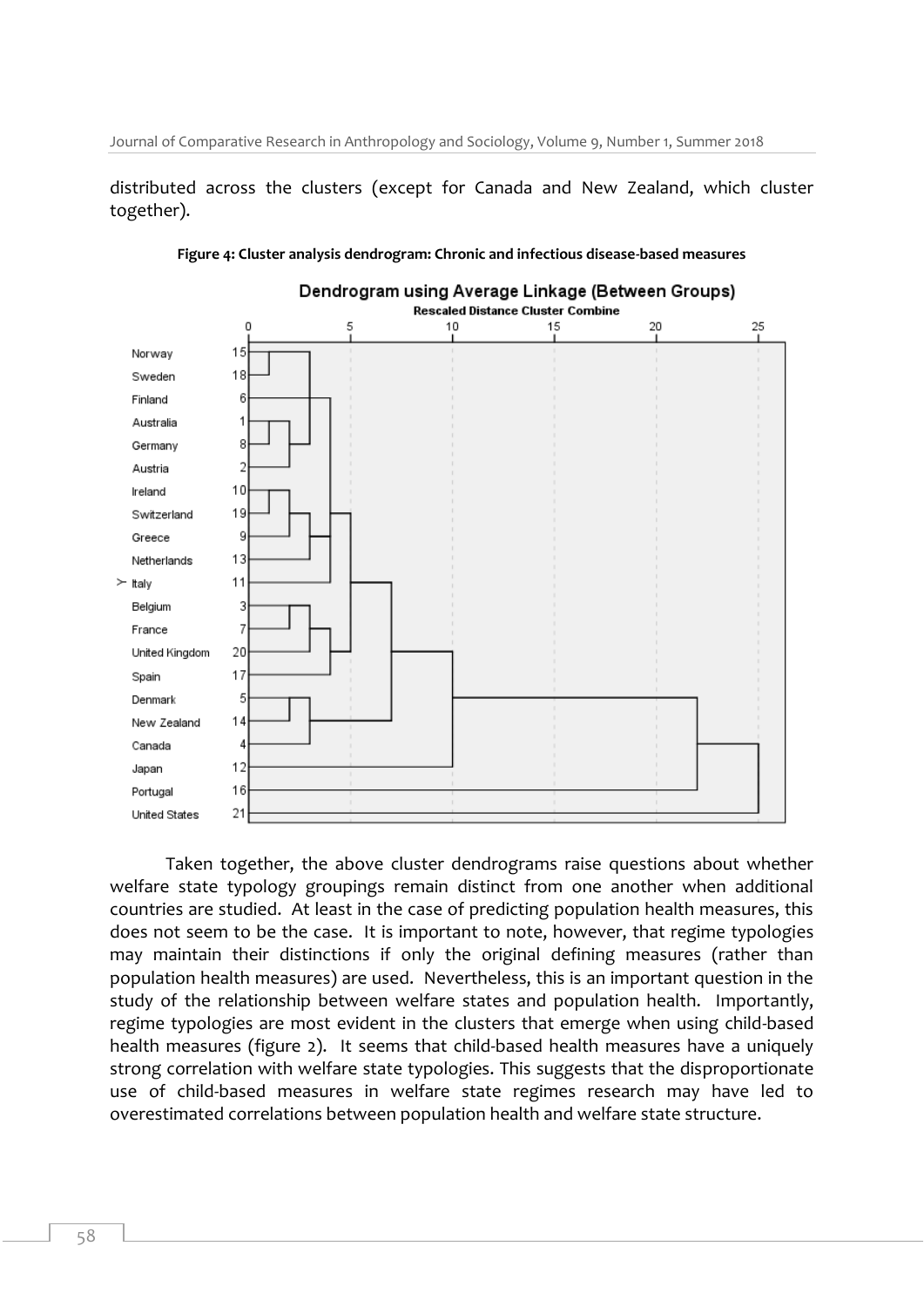# *Eta<sup>2</sup> correlations and ANOVA*

Table 5 gives the eta<sup>2</sup> correlations for each typology relative to each health concept (as well as the correlations with overall population health from table 4 for ease of reference). As noted earlier, these correlations are calculated using only the specific countries included within each typology, eliminating the impact of adding additional countries to the analysis.

| <b>Typology</b>             | Population<br><b>Health</b> | <b>Child-Based</b><br><b>Measures</b> | Adult-Based<br><b>Measures</b> | Disease-Based<br><b>Measures</b> |
|-----------------------------|-----------------------------|---------------------------------------|--------------------------------|----------------------------------|
| Liebfried (1992)            | .427                        | $.549*$                               | .102                           | .158                             |
| Castles and Mitchell (1993) | .171                        | .286                                  | .150                           | .112                             |
| Kangas (1994)               | $.675*$                     | $.663**$                              | .071                           | $.517*$                          |
| Ferrera (1996)              | $.467*$                     | $.572*$                               | .035                           | .243                             |
| Bonoli (1997)               | .394                        | $.566*$                               | .046                           | .136                             |
| Obinger and Wagschal (1998) | .363                        | 381.                                  | .121                           | .213                             |
| Huber and Stephens (2001)   | .370                        | $.513*$                               | 050                            | .207                             |
| Esping-Andersen (1990)      | .256                        | .291                                  | .103                           | .154                             |

| Table 5: Eta correlations for population health, child-based measures, adult-based measures, and disease- |
|-----------------------------------------------------------------------------------------------------------|
| based measures                                                                                            |

Here, we see that for every typology, child-based health measures are the strongest correlation. In other words, child-based health measures are driving the correlation between welfare state regimes and population health – in particular, the measures most often used in recent research. In the case of Liebfried (1992), for example, the correlation with population health is relatively strong (eta2=.427), but this is based on a significant correlation with the child-based health measures (eta2=.549, F<.05). By contrast, Leibfried's typology does not correlate significantly with either the adult-based measures (eta2=.102) or the measures of disease (eta2=.158). As noted earlier, Castles and Mitchell (1993) does not correlate strongly with population health when all of the measures are included (eta2=.171), but even this minimal correlation is driven by a higher correlation with the child-based measures (eta2=.286). Kangas (1994) and Ferrera (1996) are the only ones with significant correlations to population health when using these nine health measures.

All the typologies correlate more with child-based measures than with adult- or disease-based measures. Looking only at significant correlations, five of the eight typologies are correlated with the child-based measures while none are correlated with adult-based measures. Only one typology (Kangas, 1994) is significantly correlated with the disease-based measures. Although Kangas (1994) is even more strongly correlated with child-based measures, the significant correlation with disease measures suggests that heavy reliance on child-based health measures may be neglecting important connections between welfare state structures and health outcomes. This raises questions surrounding why some welfare state typologies predict disease measures better than others. The subtle differences in how each typology operationalizes welfare state policy may highlight important policy implications for those with various illnesses.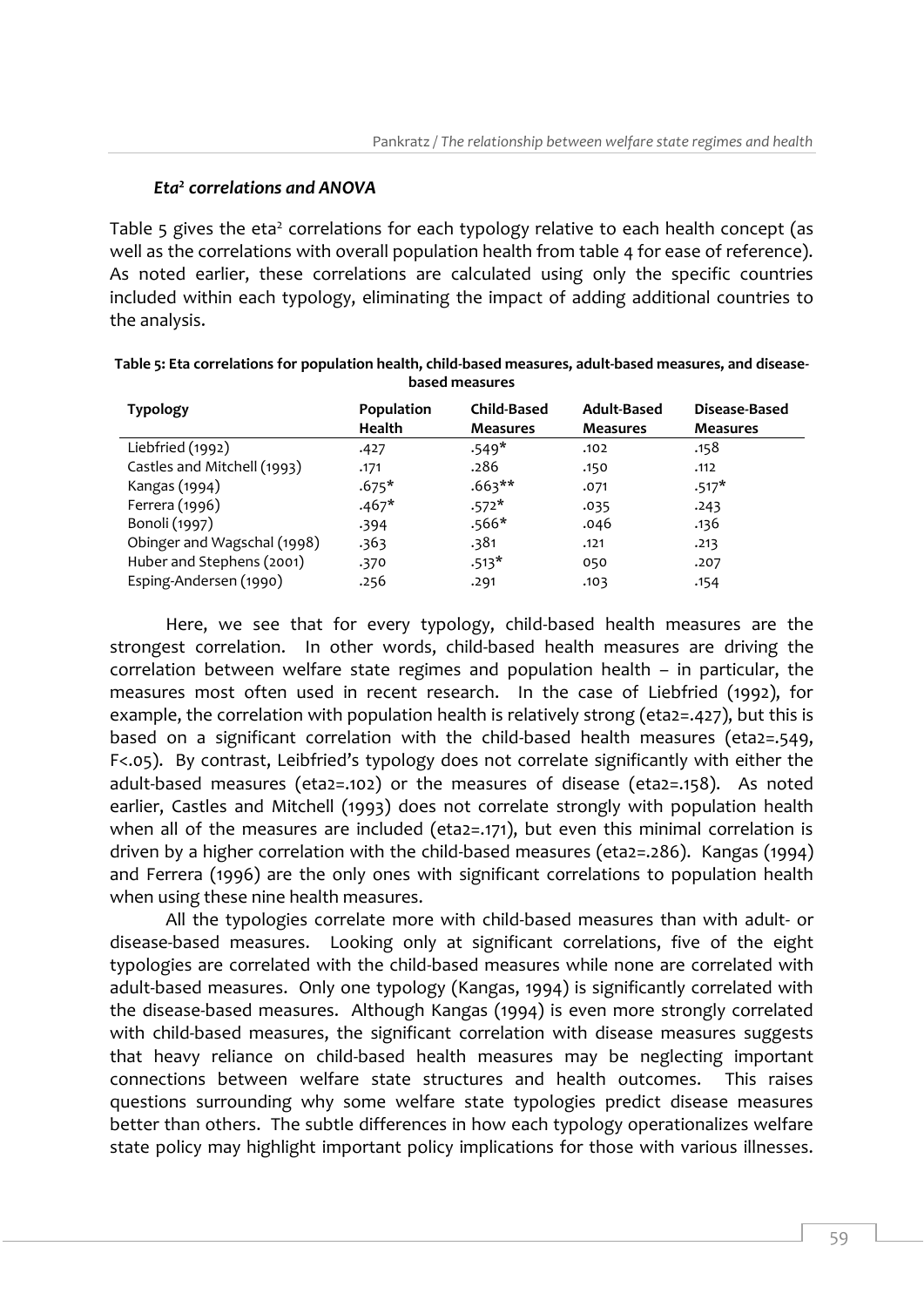While Kangas (1994) correlates strongly with child-based health measures as well as disease measures, it has little correlation with the combined adult-based health measure (eta<sup>2</sup>=.071), which suggests that there may be stark differences between the underpinnings of child-based health measures versus adult-based ones. Three of the typologies (Liebfried, Ferrera and Huber/Stephens) are significantly correlated with childbased health measures but not with adult- or disease-based measures. In the cases of Liebfried and Huber/Stephens, there is a significant correlation with child-based measures but not with the combined population health measure. In these cases, the adult- and disease-based measures hide the correlation with child-based measures when the combined measure is used.

| <b>Measure</b>                   | Liebfried<br>(1992) | Castles<br>and<br>Mitchell<br>(1993) | Kangas<br>(1994) | Ferrera<br>(1996) | <b>Bonoli</b><br>(1997) | Obinger &<br>Wagschal<br>(1998) | Esping-<br>Andersen<br>(1990) | Huber &<br><b>Stephens</b><br>(2001) |
|----------------------------------|---------------------|--------------------------------------|------------------|-------------------|-------------------------|---------------------------------|-------------------------------|--------------------------------------|
| <b>IMR</b>                       | $.593*$             | .214                                 | $.690**$         | $.501*$           | .451                    | .289                            | $.455*$                       | $.545*$                              |
| <b>U-5 MR</b>                    | $.516*$             | .194                                 | $.627**$         | $.573*$           | $.563*$                 | .296                            | $.387*$                       | $.494*$                              |
| Low BW                           | $.569*$             | .238                                 | .474             | $.667**$          | $.582*$                 | .346                            | .060                          | .434                                 |
| <b>Adult MR</b>                  | .057                | .138                                 | .203             | .045              | .094                    | .063                            | .069                          | .135                                 |
| Life<br>Expectancy               | .242                | .025                                 | .299             | .149              | .286                    | .138                            | .266                          | .238                                 |
| <b>Tuberculosis</b><br>Incidence | .167                | .077                                 | .201             | .187              | .108                    | .018                            | .057                          | .018                                 |
| <b>AIDS</b><br>Incidence         | .167                | .196                                 | .464             | $.474*$           | .389                    | .208                            | .084                          | .204                                 |
| <b>PYLL Diabetes</b>             | .292                | .021                                 | .486             | .304              | .339                    | .193                            | .189                          | .201                                 |
| PYLL Comm.<br><b>Diseases</b>    | .240                | .103                                 | $.602*$          | .348              | .247                    | .202                            | .189                          | .300                                 |

**Table 6: Eta correlations for each health measure**

The above findings emphasize the importance of continuing to broaden the range of health measures used in welfare state research regardless of the specific typologies or policy areas under study. Table 6 shows the eta correlations between each typology and each of the nine health measures independently. Here, the relatively strong correlations with child-based health measures are not driven by any one or two of those measures. All three child-based measures show very strong correlations relative to the other measures, and in almost every case, the three child-based measures are the most strongly correlated of the nine measures. It is clear again that Kangas (1994) is the best overall predictor of population health measures – most strongly for child-based measures but also for the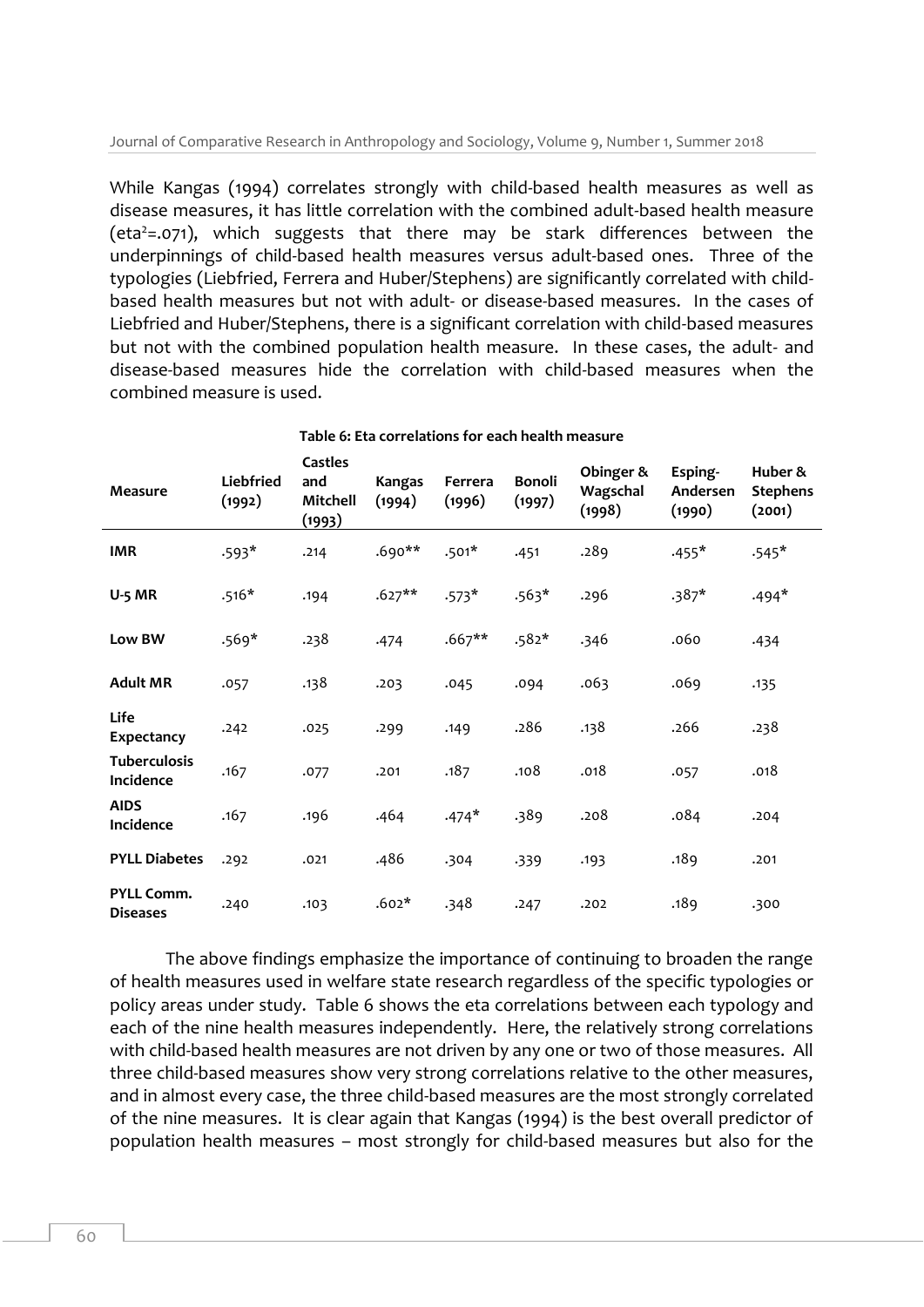disease measures. In general, the typologies do not predict adult mortality, and life expectancy is weakly correlated, especially relative to the child-based measures. None of the disease-based measures are significantly correlated with any of the typologies, and only two typologies are significantly correlated with a disease-based measure. Two typologies (Obinger and Wagschal, 1998 and Castles and Mitchell, 1993) are not significantly correlated with any of the measures, although their strongest correlations are with the child-based measures as well.

# **Discussion**

Findings of this analysis suggest that there is a distinction in the context of welfare state regimes between child-based measures and other population health measures. The overrepresentation of child-based measures in welfare state research may therefore be leading to overestimates of the correlation between welfare states and population health.

The low correlation found here between welfare state regimes and life expectancy is interesting, given that, according to the review by Muntaner et al. (2011), life expectancy has been used in about a third of studies examining welfare states and population health. Most of those studies, however, analyzed life expectancy simultaneously with other policy and health measures, making it difficult to determine whether their analysis revealed a correlation between life expectancy and welfare state regime policies (for an example of this issue, see Saint-Arnaud & Bernard, 2003). Navarro et al. (2006) found correlations between life expectancy at birth and public health expenditure, but life expectancy was not strongly correlated with public health care coverage. IMR was more strongly correlated with both public health expenditure and coverage. Further, Navarro et al. found that pro-redistributive government policies were strongly correlated with IMR (negative correlation) but not with life expectancy. The findings of the analysis performed here generally supports Navarro et al.'s finding that child-based health measures are more strongly related to welfare state regimes than life expectancy, although Navarro et al. (2006) do not explicitly examine the distinction between the measures and conclude that there is a correlation between welfare states and general population health. If there is a systematic difference between these measures in the context of welfare state regimes, however, it is important to pay attention to such distinctions in drawing conclusions when more than one measure is used in an analysis.

The finding that adult mortality rates do not reflect welfare state regimes does not mean that welfare state policies have negligible impact on adult health. Some studies using self-rated health have found correlations with welfare state regimes (for example, Theorell & Vogel, 2003; Eikemo et al., 2008). Despite the weaknesses in using self-rated health in comparative research (as pointed out by Beckfield & Krieger, 2009 as well as Brennenstuhl et al., 2012), it may nevertheless be one of the best ways to assess aspects of health that may not be recorded in formal comparative data (like mortality and classified illness), and it has been argued that it is a reliable measure for comparative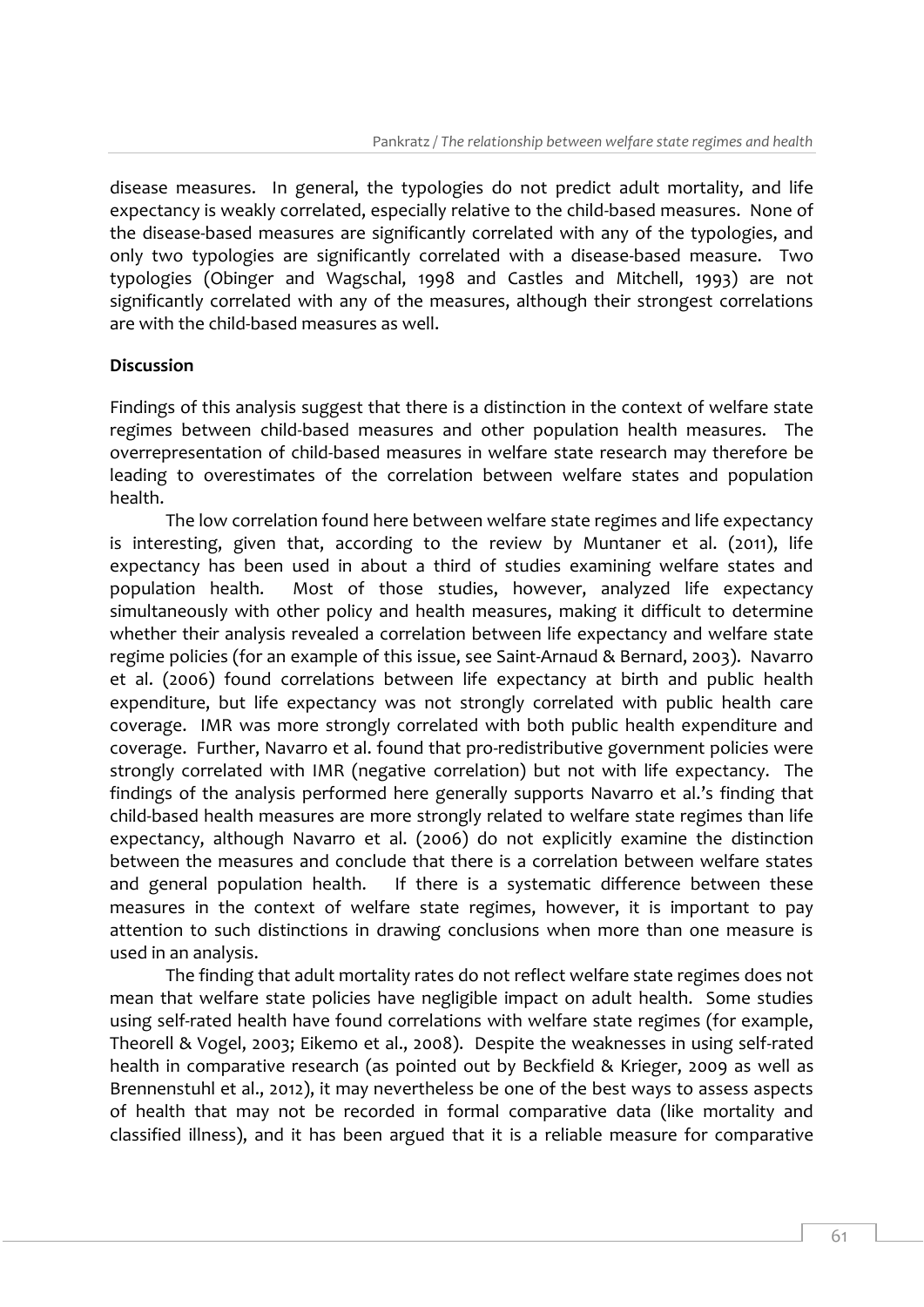analysis (de Bruin et al., 1996). The fact that the current analysis nevertheless found little correlation between adult mortality and welfare state regimes indicates that focusing in detail on a wide range of adult-based health measures is likely to reveal a complex relationship with welfare state regimes that will require close examination and careful interpretation at the objective level as well.

Although adult health is just one of the factors accounted for by adult mortality and life expectancy measures, the findings here may nevertheless have implications for adult health. The finding that the adult-based health measures used here do not cluster along welfare state regime lines while child-based measures do may indicate the existence of historical cohort effects. In a review of recent research addressing the connections between political rule, welfare states and population health, Beckfield & Krieger (2009) note that there needs to be a greater examination of birth cohort effects, life-course implications, timing of exposures, and possible period effects. They also argue that in the case of mortality measures, more attention to etiologic period is necessary, since they are likely not fully attributable to concurrent conditions. If this is the case, it could partly explain the findings of the analysis performed here.

Findings of this analysis support the suggestion that welfare state regime policies impact chronic and infectious diseases, but in less consistent (or maybe more nuanced) ways. At the same time, however, the analysis of population health and welfare states would benefit from more research using measures of somatic disease and health behaviour as well as mental health (Beckfield & Krieger, 2009).

Future research should closely examine the specific policy measures and aspects underlying each welfare state regime typology considering these findings. For example, Ferrera (1996) identifies several characteristics of the southern welfare model, including a historically divided left and the impact of mass unemployment. Given the correlations found here between Ferrera's typology and child-based health measures, it may be fruitful to further examine the relationships between mass unemployment, a divided political left and aspects of population health accounted for by child-based measures. Moreover, Ferrera (1996), which is most strongly correlated with the measures used in this analysis, was also identified by both Brennenstuhl et al. (2012) and Bambra (2007) as carrying current relevance. Therefore, Ferrera's typology may be particularly fruitful when applied to current population health characteristics. The same approach could be taken regarding the underpinnings of Kangas' (1994) typology regarding long-term illness and disease, given that typology has relatively high correlations with the disease-based measures used here.

Such work should be part of the research agenda proposed by Muntaner et al. (2011), who suggest that "research on the empirical relations between politics and health represents an interesting development and opportunity for medical sociology and social epidemiology to better integrate complementary theories and methods" (p. 959). Following their review of recent welfare state research, Muntaner et al. (2011) raise concerns regarding the shortcomings of existing research, but do not focus on the imbalance in the types of population health measures that have been used. They note: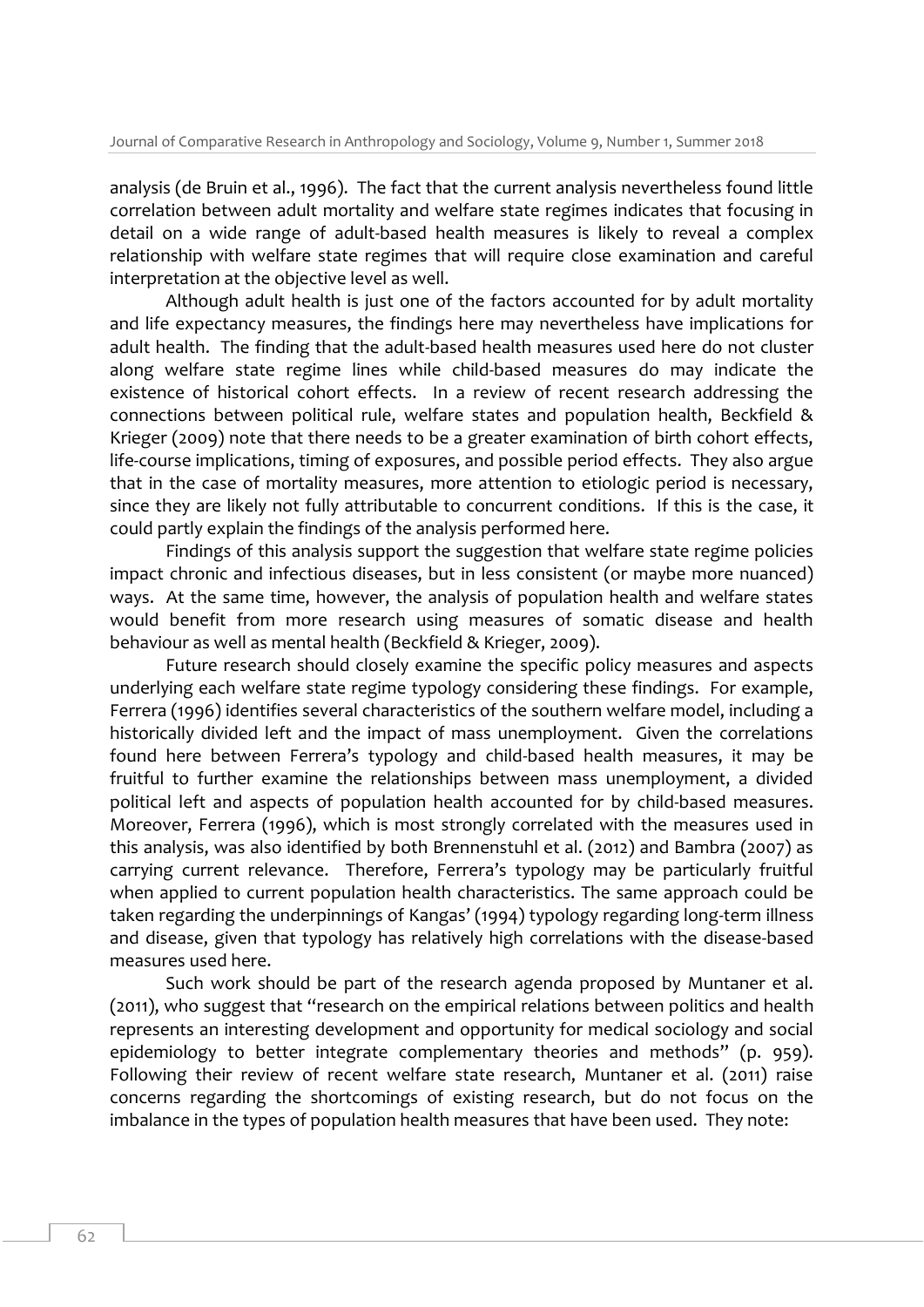The strongest and most consistent associations with improved population health are advanced levels of democracy and egalitarian political traditions while the health effects of the welfare state are inconsistent. This emerging field of study is limited by a dearth of globalisation studies, over-reliance on high-income core countries, infrequent use of longitudinal and times-series designs, few sensitivity analyses, and limited conceptualisations of political variables (959).

Beckfield et al.'s (2015) institutional theory of welfare states and health facilitates analyses of the complexities raised by Muntaner et al. (2011). The findings of the analysis performed here suggest that such an approach may be favourable for examining not only health inequality (as Beckfield et al. illustrate) but national-level, "on-average" health as well. Beckfield et al. (2015) illustrate three "channels" through which welfare state policies distribute health (p. 238). First, states redistribute determinants of health like wealth and income using taxation and transfers. Second, states "compress" (set lower and higher limits for health) using, for example, health-care access and wage replacement rates. Third, states mediate the determinants of health, for example by providing access to education. Beckfield et al. (2015) also illustrate the concept of "imbrication", which is "the overlapping of two or more institutions, such as when the educational system distributes resources that are themselves important within the health-care system" (p. 233). Importantly, these channels distribute health by facilitating it to various extents within different segments of the population, across which there is an overall average level of health. In this way, for Beckfield et al., the distribution of health causes the population's average health. The lack of correlation found in this analysis between welfare state regimes and a range of average health measures supports the thesis that such a more complex theoretical approach is needed. Seeing health as a sort of "currency" that is produced and distributed by welfare state institutions may assist in the application of the institutional approach.

Another interesting question arising from this analysis concerns why child-based health measures show a uniquely strong correlation with welfare state regimes. Future research should examine the fundamental uniqueness of these measures and the social aspects they capture. The agenda suggested by Muntaner et al. (2011) should also include a concerted effort to broaden the range of measures used to represent population health, and the findings of the analysis performed here suggests that such an effort may expand upon conclusions about the welfare state-health connection. In the same way that welfare states have often been broken down into separate policy areas for more detailed analysis (for example, analysis of family policies, education policies or health policies), the number and types of available health measures should be explored to broaden the operational definition of health and account for a wider range of potential policy outcomes.

### **Acknowledgments:**

The author acknowledges the invaluable support and input from Dr. Evelyn Forget, Dr. Les Carrothers, Dr. Gregg Olsen and Dr. David D. Brown.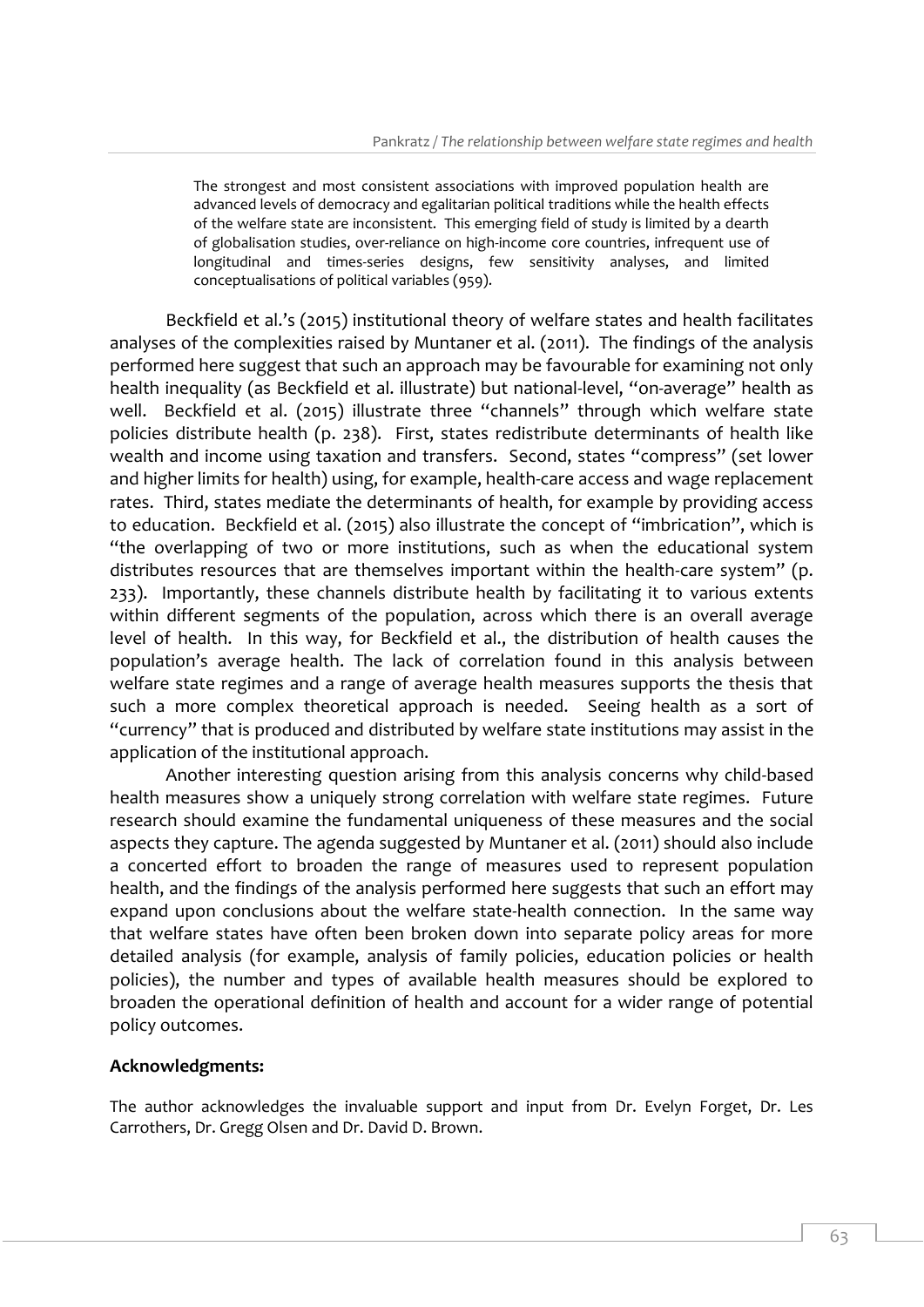## R E F E R E N C E S

- Bambra, C. (2007) 'Sifting the Wheat from the Chaff': A Two-Dimensional Discriminant Analysis of Welfare State Regime Theory. *Social Policy and Administration,* 41, 1-28.
- Beckfield, J., Bambra, C., Eikemo, T., Huijts, T., McNamara, C., and Wendt, C. (2015) An institutional theory of welfare state effects on the distribution of population health. *Social Theory and Health,* 13 (3-4), 227-244.
- Beckfield, J. & Krieger, N. (2009) Epi + Demos + Cracy: Linking Political Systems and Priorities to the Magnitude of Health Inequities – Evidence, Gaps, and a Research Agenda. *Epidemiologic Reviews,* 31, 152-177.
- Brennenstuhl, S., Quesnel-Vallee, A. & McDonough, P. (2012) Welfare Regimes, Population Health and Health Inequalities: A Research Synthesis. *Journal of Epidemiology and Community Health,* 66, 397-409.
- Chung, H. & Muntaner, C. (2006) Political and Welfare State Determinants of Infant and Child Health Indicators: An Analysis of Wealthy Countries. *Social Science and Medicine,* 63, 829-842.
- Chung, H. & Muntaner, C. (2007) Welfare State Matters: A Typological Multilevel Analysis of Wealth Countries. *Health Policy,* 80, 328-339.
- de Bruin, A., Picavet, H. & Nossikov, A. (1996) Health Interview Surveys: Towards International Harmonization of Methods and Instruments. Copenhagen, Denmark: World Health Organization Regional Office for Europe.
- Dolnicar, S. (2002) A Review of Unquestioned Standards in Using Cluster Analysis for Data-Driven Market Segmentation. *Proceedings of the Australian and New Zealand Marketing Academy Conference*. Victoria, Australia, December 2-4, 2002.
- Ebbinghaus, B. (2012) Comparing Welfare State Regimes: Are Typologies an Ideal or Realistic Strategy?. *Proceedings of the European Social Policy Analysis Network, ESPAnet Conference*. Edinburgh, UK, September 6-8, 2012.
- Eikemo, T., Huisman, M., Bambra, C. & Kunst, A. (2008) Health Inequalities According to Educational Level in Different Welfare Regimes: A Comparison of 23 European Countries. *Sociology of Health and Illness,* 30, 565-582.
- Esping-Andersen, G. (1990) *The Three Worlds of Welfare Capitalism*. Princeton, NJ, Princeton University Press.
- Kasza, G. (2002) The Illusion of Welfare 'Regimes'. *Journal of Social Policy,* 31, 271-287.
- Korpi, W. (2000) Faces of Inequality: Gender, Class, and Patterns of Inequalities in Different Types of Welfare States. *Social Politics: International Studies in Gender, State, and Society,* 7, 127-191.
- Lundberg, O., Aberg Yngwe, M., Kolegard Stjame, M., Elstad, J., Ferrarini, T., Kangas, O., Norstrom, T., Palme, J. and Fritzell, J. (2008) The Role of Welfare State Principles and Generosity in Social Policy Programmes for Public Health: An International Comparative Study. *Lancet,* 372, 1633-1640.
- Macinko, J., Shi, L. & Starfield, B. (2004) Wage Inequality, the Health System, and Infant Mortality in Wealthy Industrialized Countries 1970-1996. *Social Science and Medicine,* 58, 279-292.